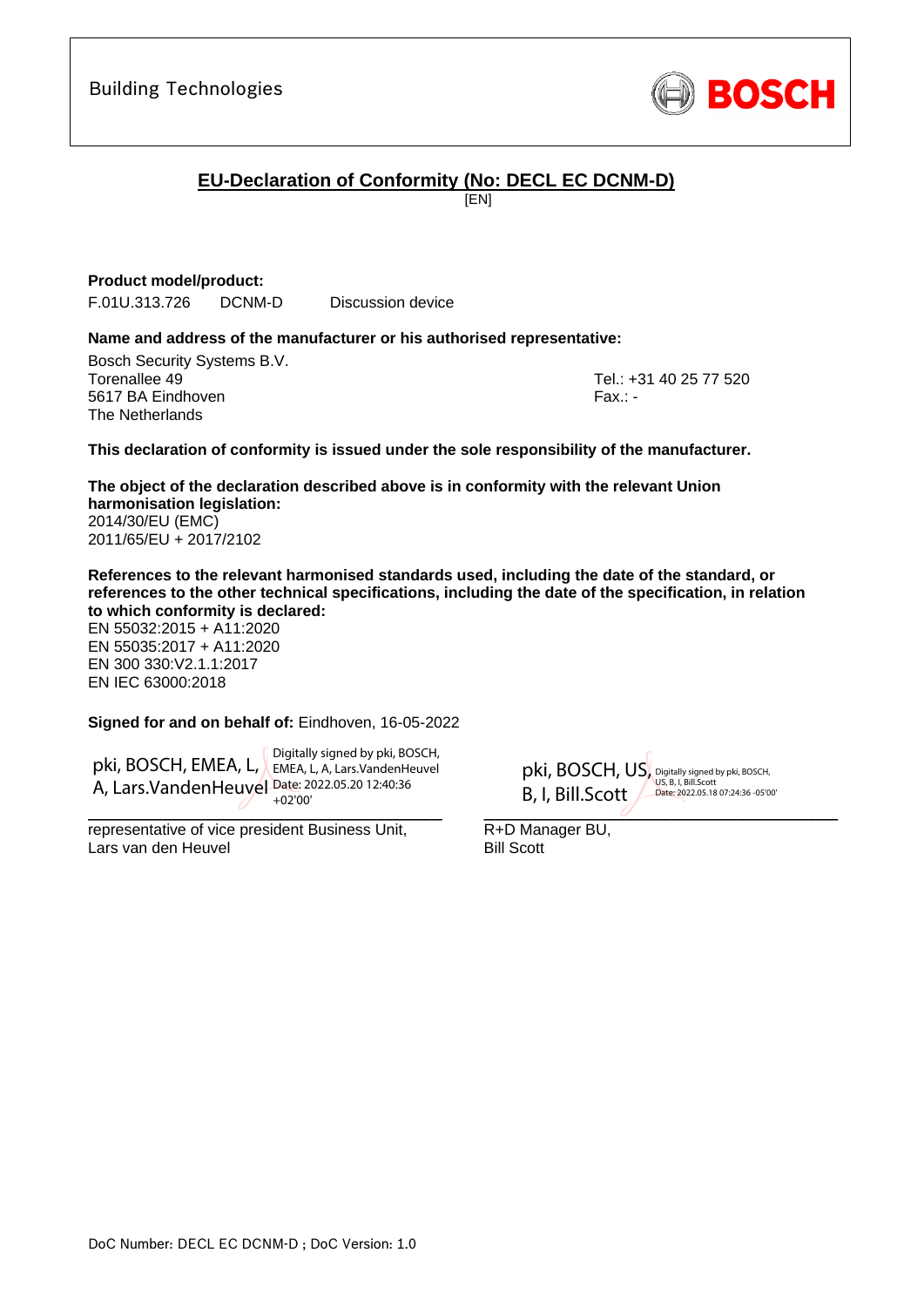

# **ЕC ДЕКЛАРАЦИЯ ЗА СЪОТВЕТСТВИЕ (№: DECL EC DCNM-D)**

[BG]

### **Модел на продукт/продукт:**

F.01U.313.726 DCNM-D Discussion device

#### **Наименование и адрес на производителя или на неговия упълномощен представител:**

Bosch Security Systems B.V. Torenallee 49 Тел.: [+31 40 25 77 520](#page-0-0) 5617 BA Eindhoven факс: [-](#page-0-1) The Netherlands

\_\_\_\_\_\_\_\_\_\_\_\_\_\_\_\_\_\_\_\_\_\_\_\_\_\_\_\_\_\_\_\_\_\_\_\_\_\_\_\_\_\_\_

#### **Настоящата декларация за съответствие е издадена на отговорността на производителя.**

**Предметът на декларацията, описан по-горе, отговаря на съответното законодателство на Съюза за хармонизация[:](#page-0-2)** [2014/30/EU \(EMC\)](#page-0-2) [2011/65/EU + 2017/2102](#page-0-2)

**Позоваване на използваните хармонизирани стандарти, включително датата на стандарта, или позоваване на други технически спецификации, включително датата на спецификацията, по отношение на които се декларира съответствие:**

EN 55032:2015 + A11:2020 EN 55035:2017 + A11:2020 EN 300 330:V2.1.1:2017 [E](#page-0-4)[N](#page-0-5) [I](#page-0-6)[E](#page-0-7)C 63000:201[8](#page-0-3)

**Подписано за и от името на:** Айндховен, 16-05-2022

\_\_\_\_\_\_\_\_\_\_\_\_\_\_\_\_\_\_\_\_\_\_\_\_\_\_\_\_\_\_\_\_\_\_\_\_\_\_\_\_\_\_\_ представител на вицепрезидента на Бизнес звено, Lars van den Heuvel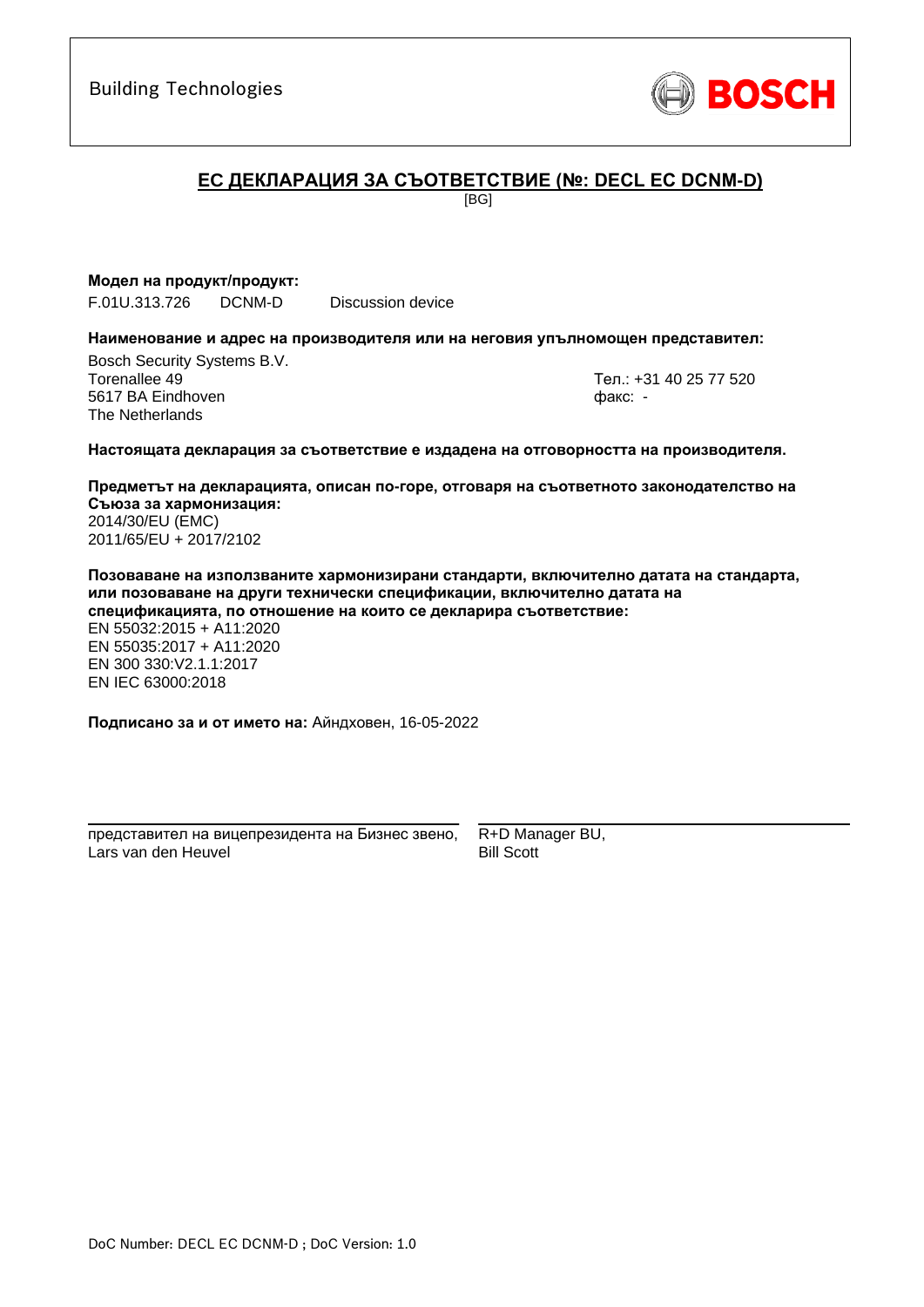# **DECLARACIÓN UE DE CONFORMIDAD (nº: DECL EC DCNM-D)**

[ES]

**Modelo de producto/producto:**

F.01U.313.726 DCNM-D Discussion device

### **Nombre y dirección del fabricante o de su representante autorizado:**

Bosch Security Systems B.V. Torenallee 49 Tel.: [+31 40 25 77 520](#page-0-0) 5617 BA Eindhoven Fax.: [-](#page-0-1) The Netherlands

\_\_\_\_\_\_\_\_\_\_\_\_\_\_\_\_\_\_\_\_\_\_\_\_\_\_\_\_\_\_\_\_\_\_\_\_\_\_\_\_\_\_\_

**La presente declaración de conformidad se expide bajo la exclusiva responsabilidad del fabricante.**

**El objeto de la declaración descrita anteriormente es conforme con la legislación de armonización pertinente de la Unión[:](#page-0-2)** [2014/30/EU \(EMC\)](#page-0-2) [2011/65/EU + 2017/2102](#page-0-2)

**Referencias a las normas armonizadas pertinentes utilizadas, incluidas las fechas de las normas, o referencias a las otras especificaciones técnicas, incluidas las fechas de las especificaciones, respecto a las cuales se declara la conformidad:**

EN 55032:2015 + A11:2020 EN 55035:2017 + A11:2020 EN 300 330:V2.1.1:2017 [E](#page-0-4)[N](#page-0-5) [I](#page-0-6)[E](#page-0-7)C 63000:201[8](#page-0-3)

**Firmado en nombre de:** Eindhoven, 16-05-2022

representante del vicepresidente de la unidad de negocios, Lars van den Heuvel

\_\_\_\_\_\_\_\_\_\_\_\_\_\_\_\_\_\_\_\_\_\_\_\_\_\_\_\_\_\_\_\_\_\_\_\_\_\_\_\_\_\_\_

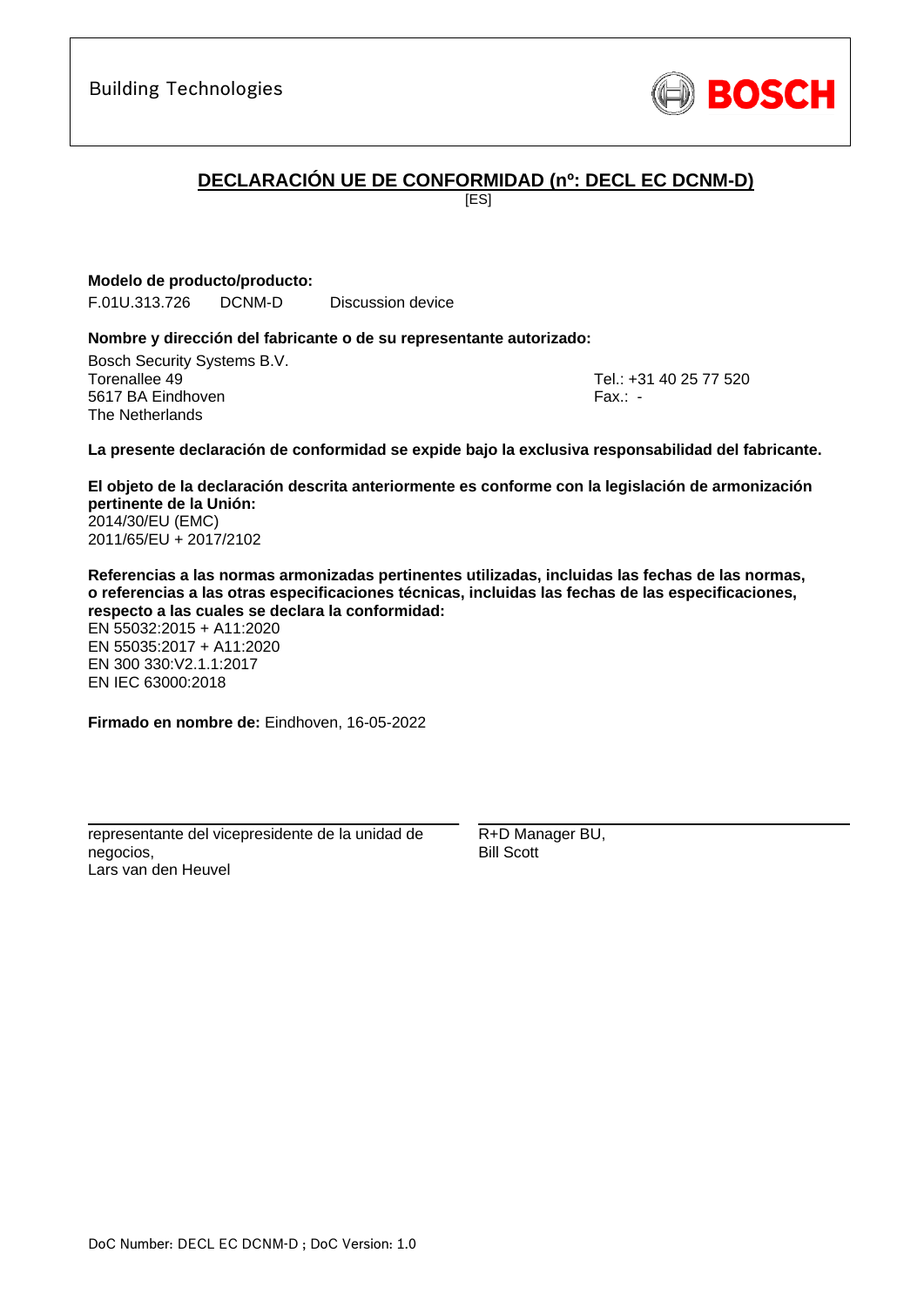Lars van den Heuvel

DoC Number: DECL EC DCNM-D ; DoC Version: 1.0

### Building Technologies

# **EU PROHLÁŠENÍ O SHODĚ (č. DECL EC DCNM-D)**

 $\overline{IC}$ SI

### **Model výrobku/výrobek:**

F.01U.313.726 DCNM-D Discussion device

### **Jméno a adresa výrobce nebo jeho zplnomocněného zástupce:**

Bosch Security Systems B.V. Torenallee 49 Tel.: [+31 40 25 77 520](#page-0-0) 5617 BA Eindhoven Fax.: [-](#page-0-1) Fax.: - Fax.: - Fax.: - Fax.: - Fax.: -The Netherlands

\_\_\_\_\_\_\_\_\_\_\_\_\_\_\_\_\_\_\_\_\_\_\_\_\_\_\_\_\_\_\_\_\_\_\_\_\_\_\_\_\_\_\_

### **Toto prohlášení o shodě se vydává na výhradní odpovědnost výrobce.**

**Výše popsaný předmět prohlášení je ve shodě s příslušnými harmonizačními právními předpisy Unie[:](#page-0-2)** [2014/30/EU \(EMC\)](#page-0-2) [2011/65/EU + 2017/2102](#page-0-2)

**Odkazy na příslušné harmonizované normy, které byly použity, včetně data normy, nebo na jiné technické specifikace, včetně data specifikací, na jejichž základě se shoda prohlašuje:** EN 55032:2015 + A11:2020 EN 55035:2017 + A11:2020

EN 300 330:V2.1.1:[2](#page-0-8)[01](#page-0-9)7 EN IEC 63000:201[8](#page-0-3)

**Podepsáno za a jménem:** Eindhoven, 16-05-2022

\_\_\_\_\_\_\_\_\_\_\_\_\_\_\_\_\_\_\_\_\_\_\_\_\_\_\_\_\_\_\_\_\_\_\_\_\_\_\_\_\_\_\_

zástupce viceprezidenta obchodní jednoty,

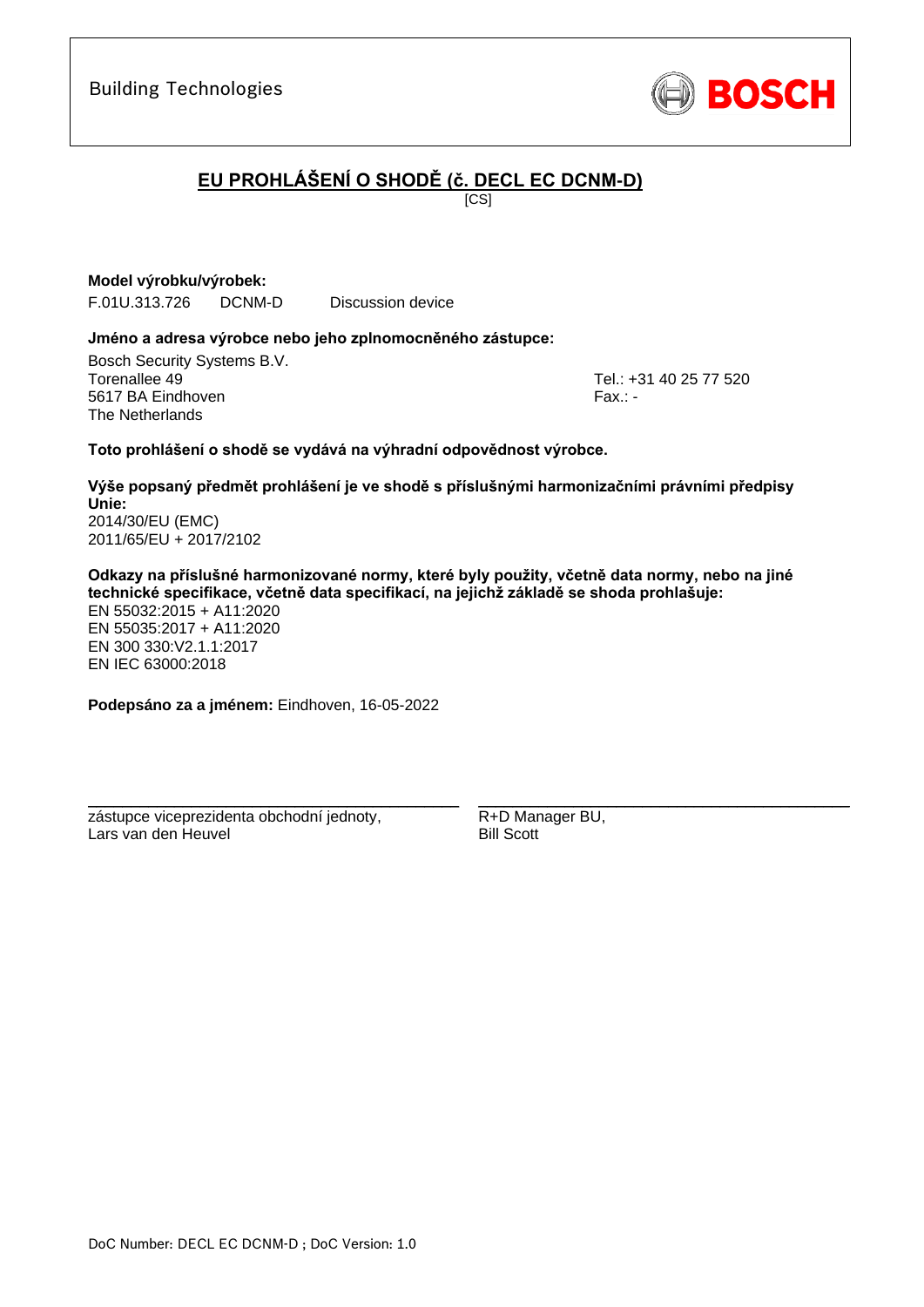

## **EU-OVERENSSTEMMELSESERKLÆRING (Nr. DECL EC DCNM-D)**

[DA]

### **Produktmodel/produkt:**

F.01U.313.726 DCNM-D Discussion device

#### **Navn og adresse på fabrikanten eller dennes bemyndigede repræsentant:**

Bosch Security Systems B.V. Torenallee 49 Tel.: [+31 40 25 77 520](#page-0-0) 5617 BA Eindhoven Fax.: [-](#page-0-1) The Netherlands

\_\_\_\_\_\_\_\_\_\_\_\_\_\_\_\_\_\_\_\_\_\_\_\_\_\_\_\_\_\_\_\_\_\_\_\_\_\_\_\_\_\_\_

#### **Denne overensstemmelseserklæring udstedes på fabrikantens ansvar.**

**Genstanden for erklæringen, som beskrevet ovenfor, er i overensstemmelse med den relevante EU-harmoniseringslovgivning[:](#page-0-2)** [2014/30/EU \(EMC\)](#page-0-2) [2011/65/EU + 2017/2102](#page-0-2)

**Referencer til de relevante anvendte harmoniserede standarder, herunder standardens dato, eller referencer til de andre tekniske specifikationer, herunder specifikationens dato, som der erklæres overensstemmelse med:**

EN 55032:2015 + A11:2020 EN 55035:2017 + A11:2020 EN 300 330:V2.1.1:2017 [E](#page-0-4)[N](#page-0-5) [I](#page-0-6)[E](#page-0-7)C 63000:201[8](#page-0-3)

**Underskrevet for og på vegne af:** Eindhoven, 16-05-2022

repræsentant for Vice President Business Unit, Lars van den Heuvel

\_\_\_\_\_\_\_\_\_\_\_\_\_\_\_\_\_\_\_\_\_\_\_\_\_\_\_\_\_\_\_\_\_\_\_\_\_\_\_\_\_\_\_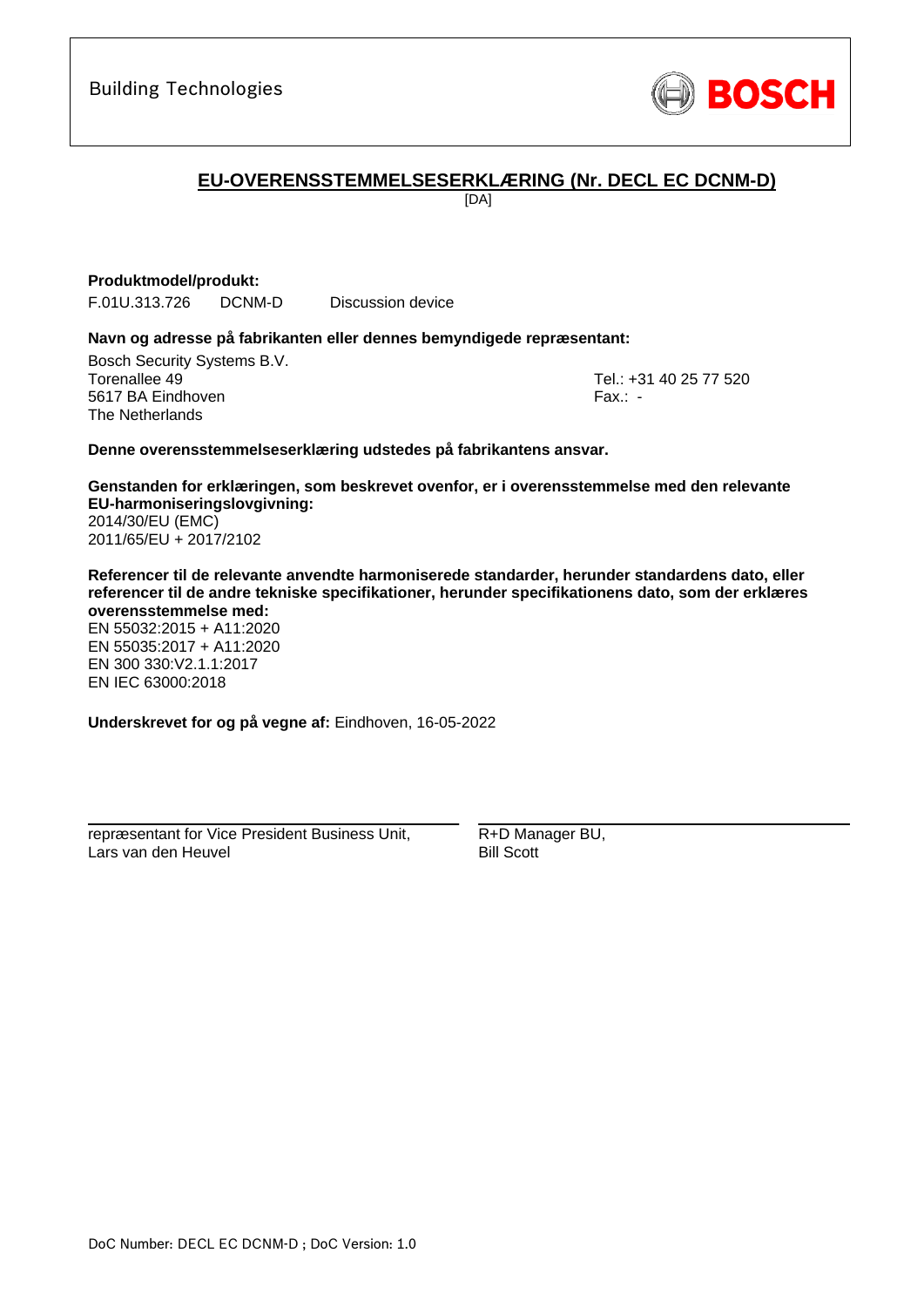

# **EU-KONFORMITÄTSERKLÄRUNG (Nr. DECL EC DCNM-D)**

[DE]

### **Produktmodell/Produkt:**

F.01U.313.726 DCNM-D Discussion device

### **Name und Anschrift des Herstellers oder seines Bevollmächtigten:**

Bosch Security Systems B.V. Torenallee 49 Tel.: [+31 40 25 77 520](#page-0-0) 5617 BA Eindhoven Fax.: [-](#page-0-1) The Netherlands

\_\_\_\_\_\_\_\_\_\_\_\_\_\_\_\_\_\_\_\_\_\_\_\_\_\_\_\_\_\_\_\_\_\_\_\_\_\_\_\_\_\_\_

### **Die alleinige Verantwortung für die Ausstellung dieser Konformitätserklärung trägt der Hersteller.**

**Der oben beschriebene Gegenstand der Erklärung erfüllt die einschlägigen Harmonisierungsrechtsvorschriften der Union[:](#page-0-2)** [2014/30/EU \(EMC\)](#page-0-2) [2011/65/EU + 2017/2102](#page-0-2)

**Angabe der einschlägigen harmonisierten Normen, die zugrunde gelegt wurden, einschließlich des Datums der Norm, oder Angabe anderer technischer Spezifikationen, für die die Konformität erklärt wird, einschließlich des Datums der Spezifikation:**

EN 55032:2015 + A11:2020 EN 55035:2017 + A11:2020 EN 300 330:V2.1.1:2017 [E](#page-0-4)[N](#page-0-5) [I](#page-0-6)[E](#page-0-7)C 63000:201[8](#page-0-3)

**Unterzeichnet für und im Namen von:** Eindhoven, 16-05-2022

Vertreter des Vice President Geschäftsbereich, Lars van den Heuvel

\_\_\_\_\_\_\_\_\_\_\_\_\_\_\_\_\_\_\_\_\_\_\_\_\_\_\_\_\_\_\_\_\_\_\_\_\_\_\_\_\_\_\_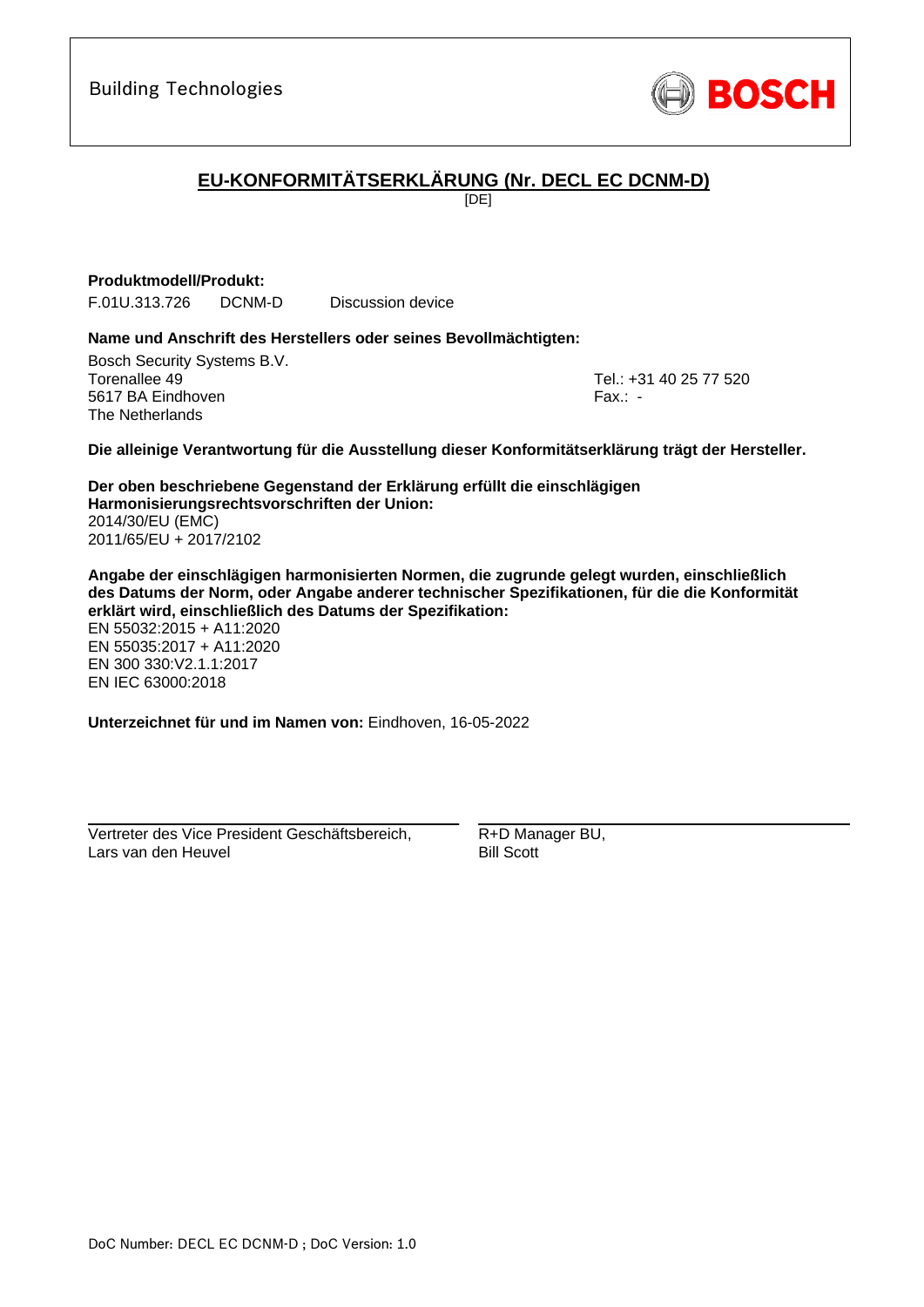

# **ELi VASTAVUSDEKLARATSIOON (nr: DECL EC DCNM-D)**

[ET]

# **Toote mudel/toode:**

F.01U.313.726 DCNM-D Discussion device

### **Tootja või tema volitatud esindaja nimi ja aadress:**

Bosch Security Systems B.V. Torenallee 49 Tel.: [+31 40 25 77 520](#page-0-0) 5617 BA Eindhoven Fax.: [-](#page-0-1) The Netherlands

\_\_\_\_\_\_\_\_\_\_\_\_\_\_\_\_\_\_\_\_\_\_\_\_\_\_\_\_\_\_\_\_\_\_\_\_\_\_\_\_\_\_\_

### **Käesolev vastavausdeklaratsioon on välja antud tootja ainuvastutusel.**

**Eelkirjeldatud deklareeritav toode on kooskõlas asjaomaste liidu ühtlustamisaktidega[:](#page-0-2)** [2014/30/EU \(EMC\)](#page-0-2) [2011/65/EU + 2017/2102](#page-0-2)

**Viited kasutatud harmoneeritud standarditele (sh standardite kinnitamise kuupäev) või viited muudele tehnilistele spetsifikatsioonidele (sh tehniliste spetsifikatsioonide kinnitamise kuupäev), millele vastavust deklareeritakse:**

EN 55032:2015 + A11:2020 EN 55035:2017 + A11:2020 EN 300 330:V2.1.1:[2](#page-0-8)[01](#page-0-9)7 EN IEC 63000:201[8](#page-0-3)

**Alla kirjutanud (kelle poolt/nimel):** Eindhoven, 16-05-2022

\_\_\_\_\_\_\_\_\_\_\_\_\_\_\_\_\_\_\_\_\_\_\_\_\_\_\_\_\_\_\_\_\_\_\_\_\_\_\_\_\_\_\_

äriüksuse asepresidendi esindaja, Lars van den Heuvel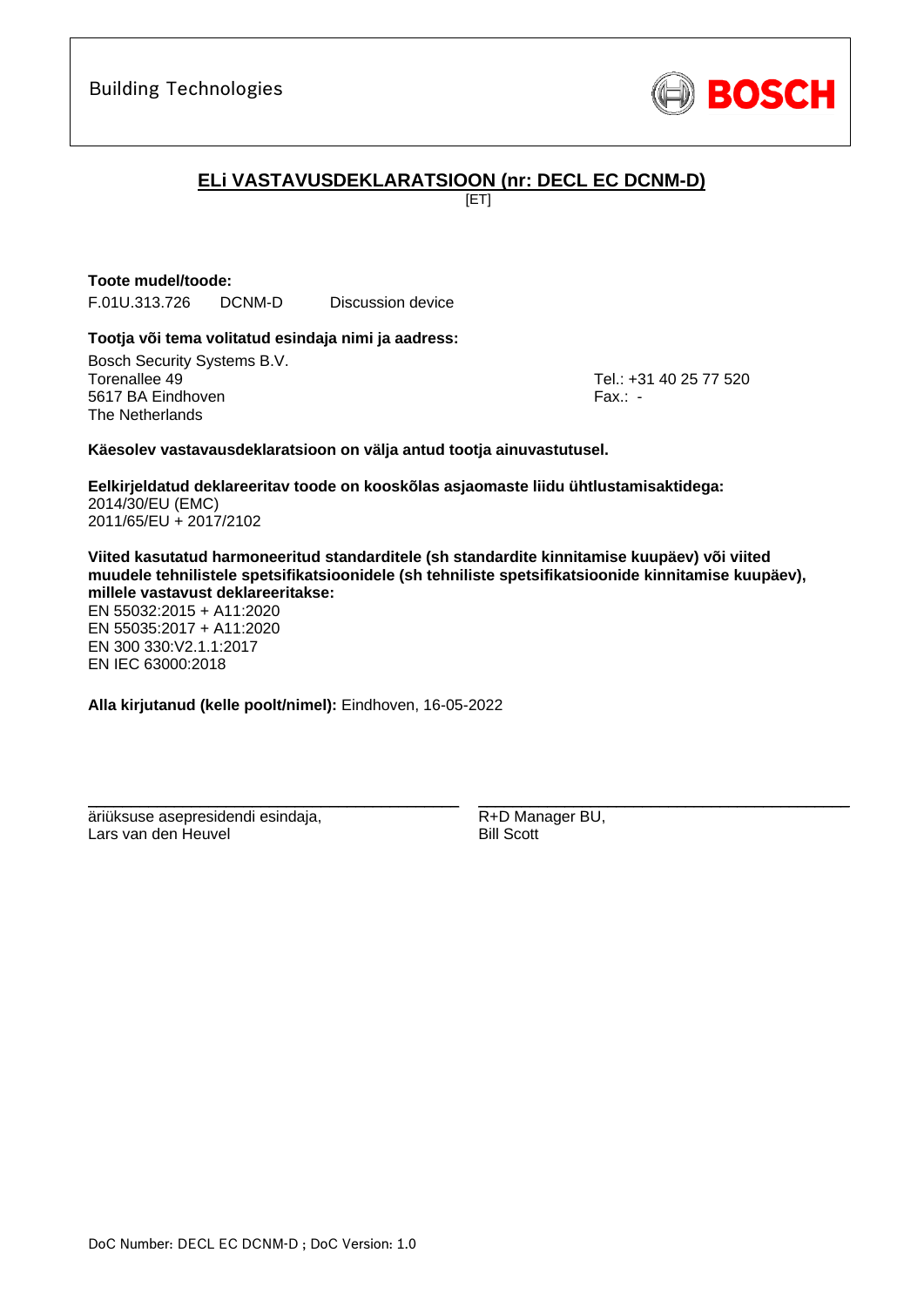

# **ΔΗΛΩΣΗ ΣΥΜΜΟΡΦΩΣΗΣ ΕΕ (αριθ. DECL EC DCNM-D)**

[EL]

**Μοντέλο προϊόντος / Προϊόν:** F.01U.313.726 DCNM-D Discussion device

### **Επωνυμία και διεύθυνση του κατασκευαστή ή του εξουσιοδοτημένου αντιπροσώπου του:**

Bosch Security Systems B.V. Torenallee 49 Τηλ: [+31 40 25 77 520](#page-0-0) 5617 BA Eindhoven φαξ: [-](#page-0-1) The Netherlands

\_\_\_\_\_\_\_\_\_\_\_\_\_\_\_\_\_\_\_\_\_\_\_\_\_\_\_\_\_\_\_\_\_\_\_\_\_\_\_\_\_\_\_

### **Η παρούσα δήλωση συμμόρφωσης εκδίδεται με αποκλειστική ευθύνη του κατασκευαστή.**

**Ο στόχος της δήλωσης που περιγράφεται παραπάνω είναι σύμφωνος με τη σχετική ενωσιακή νομοθεσία εναρμόνισης[:](#page-0-2)** [2014/30/EU \(EMC\)](#page-0-2) [2011/65/EU + 2017/2102](#page-0-2)

**Μνεία των σχετικών εναρμονισμένων προτύπων που χρησιμοποιήθηκαν, συμπεριλαμβανομένης της ημερομηνίας του προτύπου, ή μνεία των λοιπών τεχνικών προδιαγραφών, συμπεριλαμβανομένης της ημερομηνίας της προδιαγραφής, σε σχέση με τις οποίες δηλώνεται η συμμόρφωση:** EN 55032:2015 + A11:2020 EN 55035:2017 + A11:2020 EN 300 330:V2.1.1:[2](#page-0-8)[01](#page-0-9)7 EN IEC 63000:201[8](#page-0-3)

**Υπογραφή για λογαριασμό και εξ ονόματος:** Άιντχόβεν, 16-05-2022

\_\_\_\_\_\_\_\_\_\_\_\_\_\_\_\_\_\_\_\_\_\_\_\_\_\_\_\_\_\_\_\_\_\_\_\_\_\_\_\_\_\_\_ αντιπρόσωπος του αντιπροέδρου, Επιχειρηματική μονάδα, Lars van den Heuvel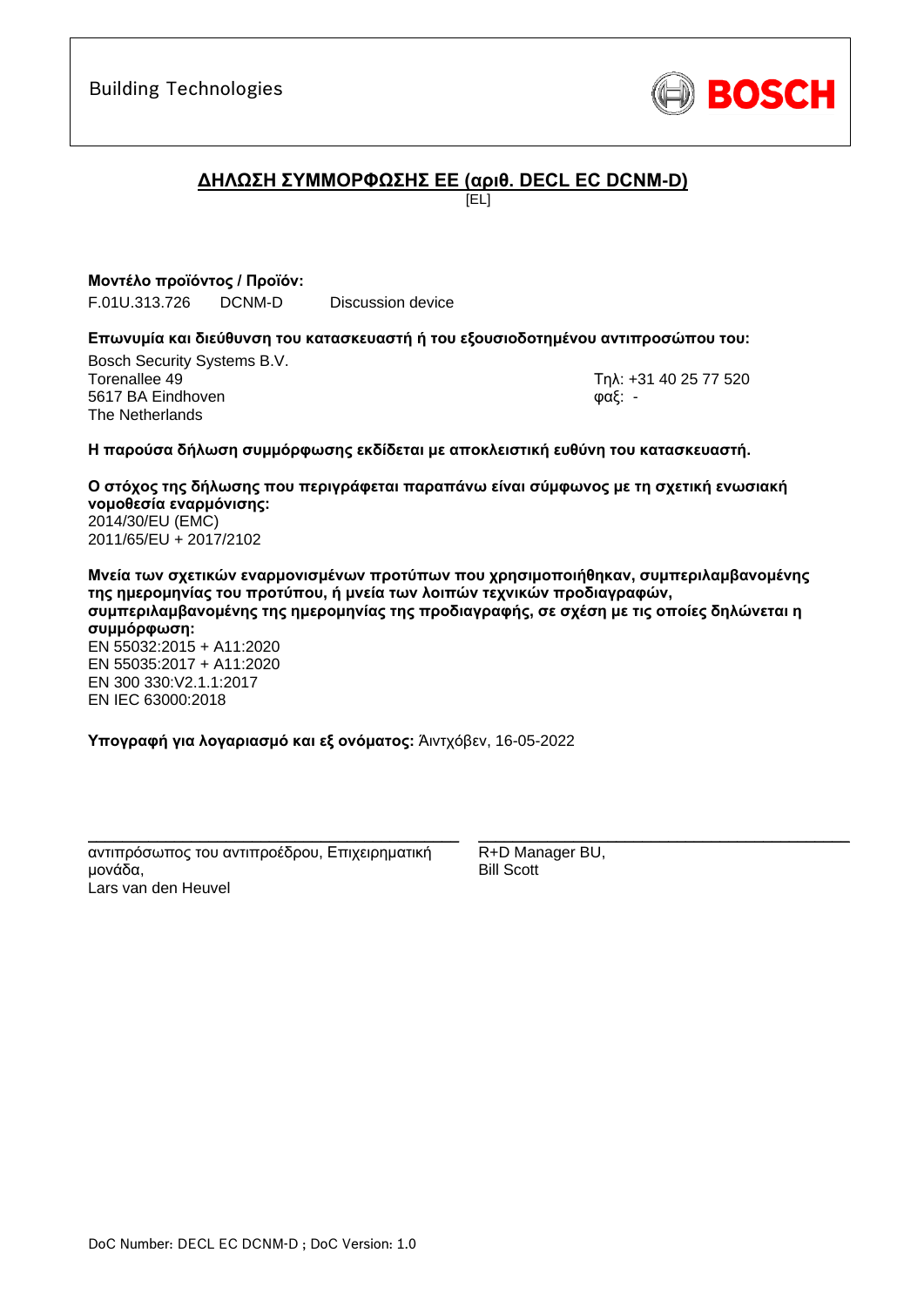

# **DÉCLARATION UE DE CONFORMITÉ (nº: DECL EC DCNM-D)**

[FR]

### **Modèle de produit/produit**

F.01U.313.726 DCNM-D Discussion device

### **Nom et adresse du fabricant ou de son mandataire:**

Bosch Security Systems B.V. Torenallee 49 Tel.: [+31 40 25 77 520](#page-0-0) 5617 BA Eindhoven Fax.: [-](#page-0-1) The Netherlands

\_\_\_\_\_\_\_\_\_\_\_\_\_\_\_\_\_\_\_\_\_\_\_\_\_\_\_\_\_\_\_\_\_\_\_\_\_\_\_\_\_\_\_

### **La présente déclaration de conformité est établie sous la seule responsabilité du fabricant.**

**L'objet de la déclaration décrit ci-dessus est conforme à la législation d'harmonisation de l'Union applicable[:](#page-0-2)** [2014/30/EU \(EMC\)](#page-0-2)

[2011/65/EU + 2017/2102](#page-0-2)

**Références des normes harmonisées pertinentes appliquées, y compris la date de celles-ci, ou des autres spécifications techniques, y compris la date de celles-ci, par rapport auxquelles la conformité est déclarée:**

EN 55032:2015 + A11:2020 EN 55035:2017 + A11:2020 EN 300 330:V2.1.1:2017 [E](#page-0-4)[N](#page-0-5) [I](#page-0-6)[E](#page-0-7)C 63000:201[8](#page-0-3)

**Signé par et au nom de:** Eindhoven, 16-05-2022

\_\_\_\_\_\_\_\_\_\_\_\_\_\_\_\_\_\_\_\_\_\_\_\_\_\_\_\_\_\_\_\_\_\_\_\_\_\_\_\_\_\_\_

représentant du vice-président de la division, Lars van den Heuvel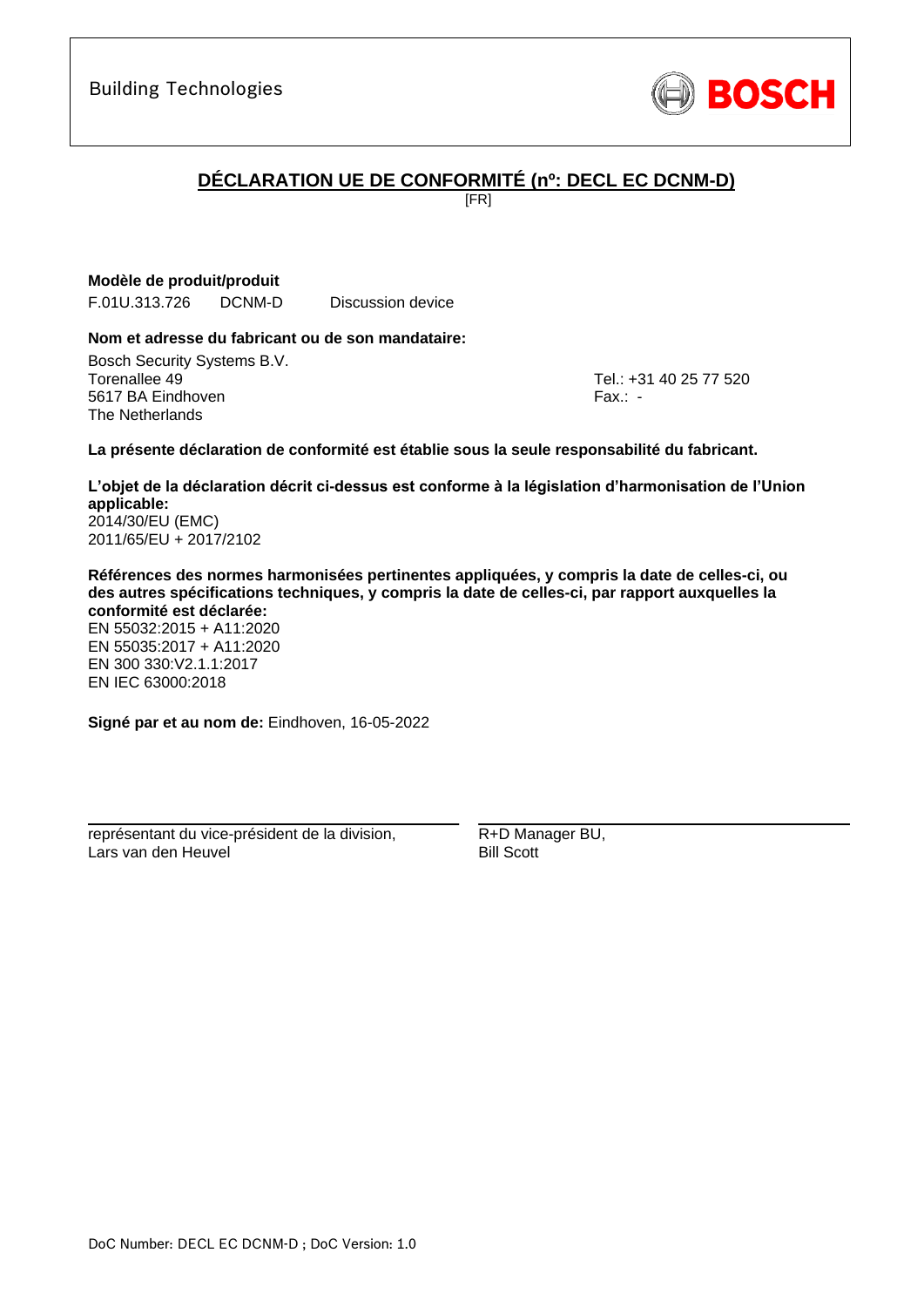

# **EU IZJAVA O SUKLADNOSTI (br. DECL EC DCNM-D)**

[HR]

### **Uzorak proizvoda/proizvod:**

F.01U.313.726 DCNM-D Discussion device

### **Ime i adresa proizvođača ili njegovog ovlaštenog zastupnika:**

Bosch Security Systems B.V. Torenallee 49 Tel.: [+31 40 25 77 520](#page-0-0) 5617 BA Eindhoven Fax.: [-](#page-0-1) The Netherlands

\_\_\_\_\_\_\_\_\_\_\_\_\_\_\_\_\_\_\_\_\_\_\_\_\_\_\_\_\_\_\_\_\_\_\_\_\_\_\_\_\_\_\_

### **Za izdavanje EU izjave o sukladnosti odgovoran je isključivo proizvođač.**

**Predmet navedene izjave u skladu je s mjerodavnim zakonodavstvom Unije o usklađivanju[:](#page-0-2)** [2014/30/EU \(EMC\)](#page-0-2) [2011/65/EU + 2017/2102](#page-0-2)

**Upućivanja na relevantne primijenjene usklađene norme, uključujući datum norme, ili upućivanja na druge tehničke specifikacije, uključujući datum specifikacije, u vezi s kojima se izjavljuje sukladnost:**

EN 55032:2015 + A11:2020 EN 55035:2017 + A11:2020 EN 300 330:V2.1.1:[2](#page-0-8)[01](#page-0-9)7 EN IEC 63000:201[8](#page-0-3)

**Potpisano za i u ime:** Eindhoven, 16-05-2022

predstavnik potpredsjednika poslovne jedinice, Lars van den Heuvel

\_\_\_\_\_\_\_\_\_\_\_\_\_\_\_\_\_\_\_\_\_\_\_\_\_\_\_\_\_\_\_\_\_\_\_\_\_\_\_\_\_\_\_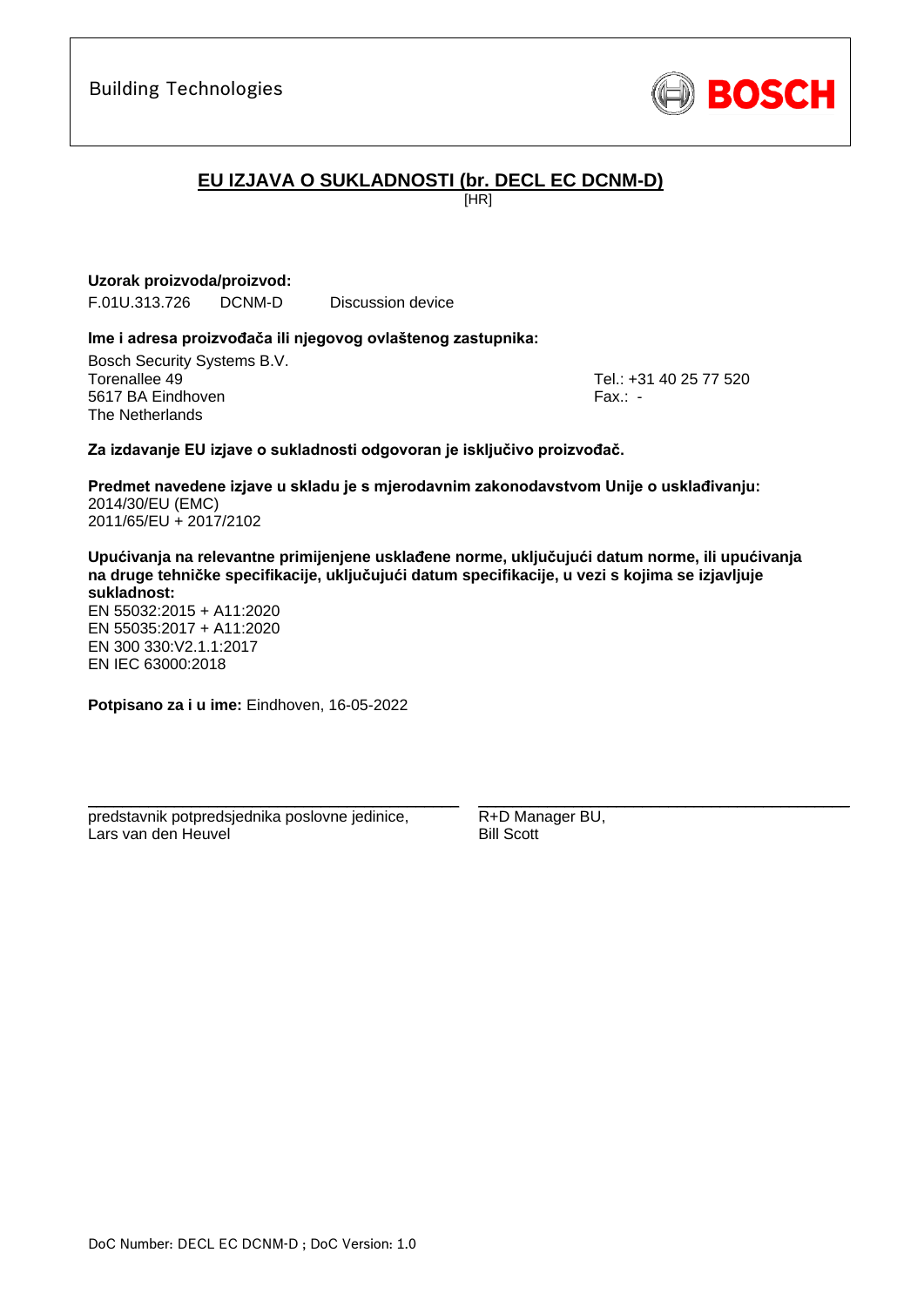

# **DICHIARAZIONE DI CONFORMITÀ UE (N. DECL EC DCNM-D)**

 $[IT]$ 

**Modello di prodotto/prodotto:**

F.01U.313.726 DCNM-D Discussion device

### **Nome e indirizzo del fabbricante o del suo rappresentante autorizzato:**

Bosch Security Systems B.V. Torenallee 49 Tel.: [+31 40 25 77 520](#page-0-0) 5617 BA Eindhoven Fax.: [-](#page-0-1) The Netherlands

\_\_\_\_\_\_\_\_\_\_\_\_\_\_\_\_\_\_\_\_\_\_\_\_\_\_\_\_\_\_\_\_\_\_\_\_\_\_\_\_\_\_\_

### **La presente dichiarazione di conformità è rilasciata sotto la responsabilità esclusiva del fabbricante.**

**L'oggetto della dichiarazione di cui sopra è conforme alla pertinente normativa di armonizzazione dell'Unione[:](#page-0-2)** [2014/30/EU \(EMC\)](#page-0-2)

[2011/65/EU + 2017/2102](#page-0-2)

**Riferimento alle pertinenti norme armonizzate utilizzate, compresa la data delle norme, o riferimenti alle altre specifiche tecniche in relazione alle quali è dichiarata la conformità, compresa la data delle specifiche:**

EN 55032:2015 + A11:2020 EN 55035:2017 + A11:2020 EN 300 330:V2.1.1:2017 [E](#page-0-4)[N](#page-0-5) [I](#page-0-6)[E](#page-0-7)C 63000:201[8](#page-0-3)

**Firmato a nome e per conto di:** Eindhoven, 16-05-2022

portavoce del vice presidente della Business Unit, Lars van den Heuvel

\_\_\_\_\_\_\_\_\_\_\_\_\_\_\_\_\_\_\_\_\_\_\_\_\_\_\_\_\_\_\_\_\_\_\_\_\_\_\_\_\_\_\_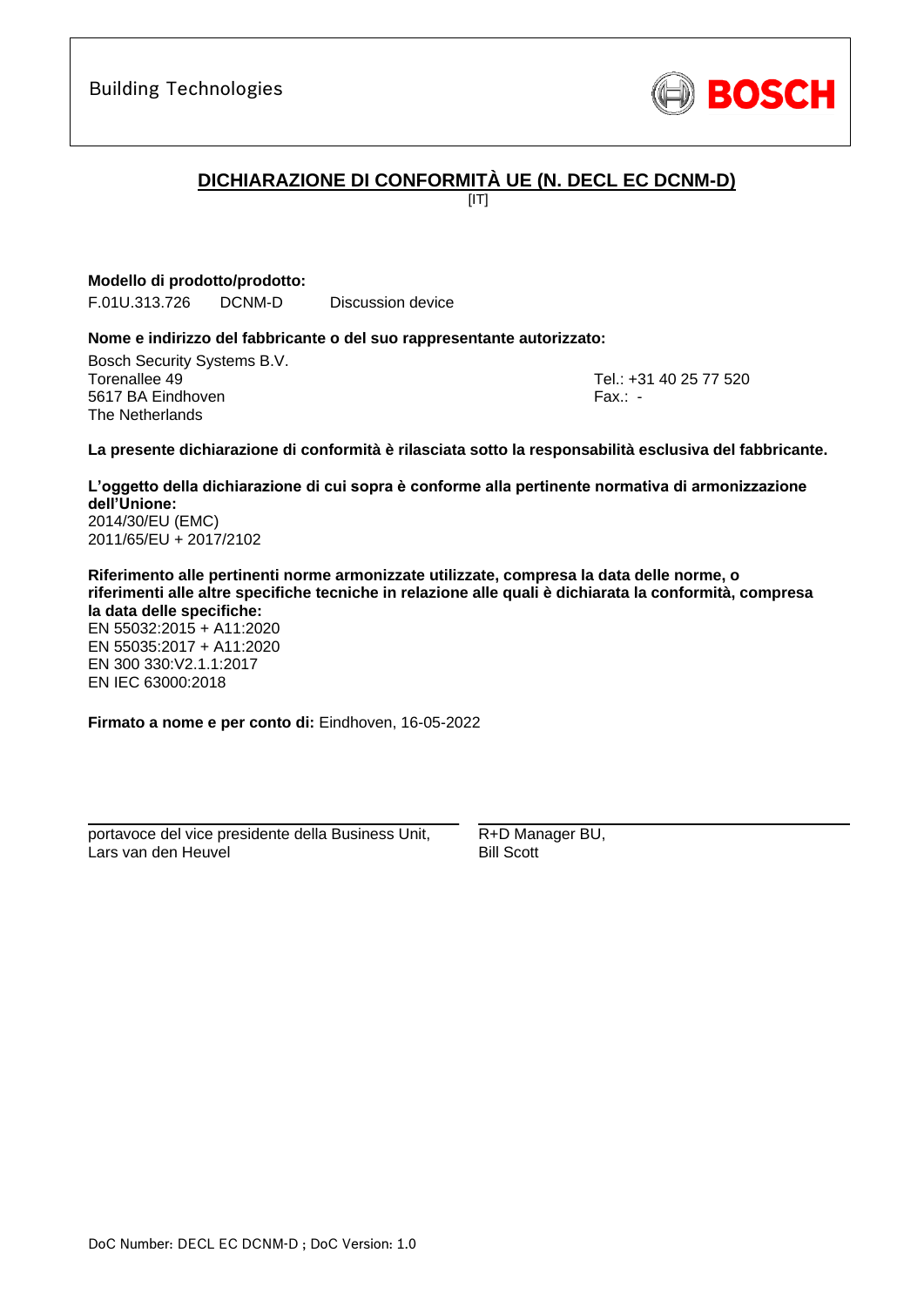# **ES ATBILSTĪBAS DEKLARĀCIJA (Nr. DECL EC DCNM-D)**

 $[IV]$ 

**Produkta modelis / produkts:**

F.01U.313.726 DCNM-D Discussion device

### **Ražotāja vai viņa pilnvarotā pārstāvja nosaukums un adrese:**

Bosch Security Systems B.V. Torenallee 49 Tel.: [+31 40 25 77 520](#page-0-0) 5617 BA Eindhoven Fax.: [-](#page-0-1) The Netherlands

\_\_\_\_\_\_\_\_\_\_\_\_\_\_\_\_\_\_\_\_\_\_\_\_\_\_\_\_\_\_\_\_\_\_\_\_\_\_\_\_\_\_\_

### **Šī atbilstības deklarācija ir izdota vienīgi uz ražotāja atbildību.**

**Iepriekš aprakstītais deklarācijas priekšmets atbilst attiecīgajam Savienības saskaņošanas tiesību aktam[:](#page-0-2)** [2014/30/EU \(EMC\)](#page-0-2)

[2011/65/EU + 2017/2102](#page-0-2)

**Atsauces uz attiecīgajiem izmantotajiem standartiem, norādot standarta datumu, vai atsauces uz citām tehniskām specifikācijām, norādot specifikācijas datumu, ar kuru saistīta atbilstības deklarēšana:**

EN 55032:2015 + A11:2020 EN 55035:2017 + A11:2020 EN 300 330:V2.1.1:2017 [E](#page-0-4)[N](#page-0-5) [I](#page-0-6)[E](#page-0-7)C 63000:201[8](#page-0-3)

**Parakstīts šādas personas vārdā:** Eindhoven, 16-05-2022

\_\_\_\_\_\_\_\_\_\_\_\_\_\_\_\_\_\_\_\_\_\_\_\_\_\_\_\_\_\_\_\_\_\_\_\_\_\_\_\_\_\_\_ uzņēmuma struktūrvienības viceprezidenta pārstāvis, Lars van den Heuvel

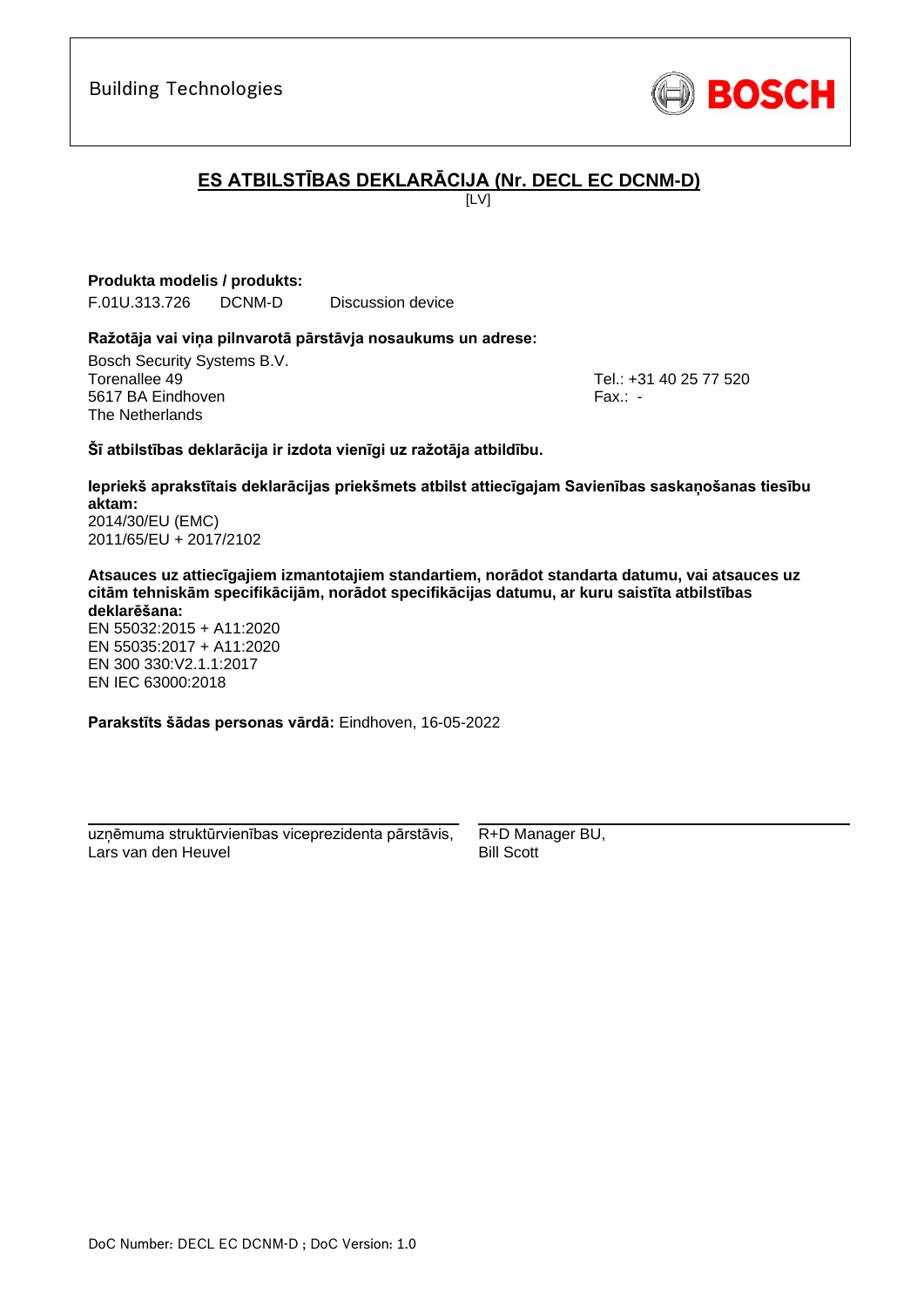

# **ES ATITIKTIES DEKLARACIJA (Nr. DECL EC DCNM-D)**

[LT]

**Gaminio modelis / gaminys:** 

F.01U.313.726 DCNM-D Discussion device

### **Gamintojo arba jo įgaliotojo atstovo pavadinimas ir adresas:**

Bosch Security Systems B.V. Torenallee 49 Tel.: [+31 40 25 77 520](#page-0-0) 5617 BA Eindhoven Fax.: [-](#page-0-1) The Netherlands

\_\_\_\_\_\_\_\_\_\_\_\_\_\_\_\_\_\_\_\_\_\_\_\_\_\_\_\_\_\_\_\_\_\_\_\_\_\_\_\_\_\_\_

### **Ši atitikties deklaracija išduota tik gamintojo atsakomybe.**

**Pirmiau aprašytas deklaracijos objektas atitinka susijusius derinamuosius Sąjungos teisės aktus[:](#page-0-2)** [2014/30/EU \(EMC\)](#page-0-2) [2011/65/EU + 2017/2102](#page-0-2)

**Susijusių taikytų darniųjų standartų nuorodos (įskaitant standarto datą) arba kitų techninių specifikacijų, pagal kurias buvo deklaruota atitiktis, nuorodos (įskaitant specifikacijos datą)** EN 55032:2015 + A11:2020 EN 55035:2017 + A11:2020 EN 300 330:V2.1.1:[2](#page-0-8)[01](#page-0-9)7

**Už ką ir kieno vardu pasirašyta:** Eindhoven, 16-05-2022

\_\_\_\_\_\_\_\_\_\_\_\_\_\_\_\_\_\_\_\_\_\_\_\_\_\_\_\_\_\_\_\_\_\_\_\_\_\_\_\_\_\_\_

viceprezidento skyriaus atstovas, Lars van den Heuvel

EN IEC 63000:201[8](#page-0-3)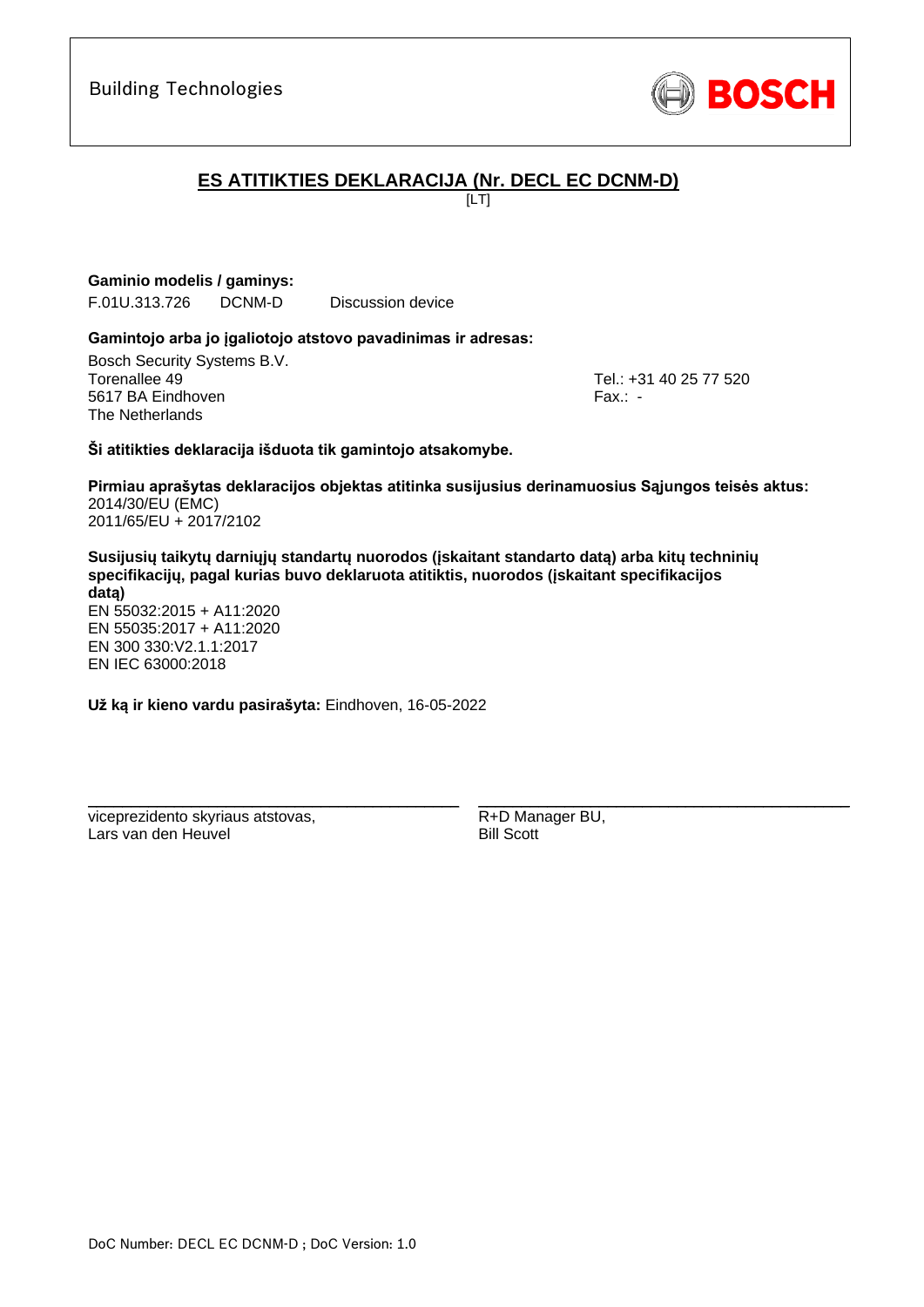

# **(DECL EC DCNM-D sz.) EU–MEGFELELŐSÉGI NYILATKOZAT**

[HU]

### **Termékmodell/termék:**

F.01U.313.726 DCNM-D Discussion device

### **A gyártó vagy meghatalmazott képviselőjének neve és címe:**

Bosch Security Systems B.V. Torenallee 49 Tel.: [+31 40 25 77 520](#page-0-0) 5617 BA Eindhoven Fax.: [-](#page-0-1) The Netherlands

\_\_\_\_\_\_\_\_\_\_\_\_\_\_\_\_\_\_\_\_\_\_\_\_\_\_\_\_\_\_\_\_\_\_\_\_\_\_\_\_\_\_\_

### **Ezt a megfelelőségi nyilatkozatot a gyártó kizárólagos felelőssége mellett adják ki.**

**A fent ismertetett nyilatkozat tárgya megfelel a vonatkozó uniós harmonizációs jogszabályoknak[:](#page-0-2)** [2014/30/EU \(EMC\)](#page-0-2) [2011/65/EU + 2017/2102](#page-0-2)

**Az alkalmazott harmonizált szabványokra való hivatkozás vagy azokra az egyéb műszaki leírásokra való hivatkozások, amelyekkel kapcsolatban megfelelőségi nyilatkozatot tettek, az adott szabvány/specifikáció kiadási dátumának megadása mellett:**

EN 55032:2015 + A11:2020 EN 55035:2017 + A11:2020 EN 300 330:V2.1.1:[2](#page-0-8)[01](#page-0-9)7 EN IEC 63000:201[8](#page-0-3)

**A nyilatkozatot a következő gyártó nevében és megbízásából írták alá:** Eindhoven, 16-05-2022

az alelnök képviselője, üzleti egység, Lars van den Heuvel

\_\_\_\_\_\_\_\_\_\_\_\_\_\_\_\_\_\_\_\_\_\_\_\_\_\_\_\_\_\_\_\_\_\_\_\_\_\_\_\_\_\_\_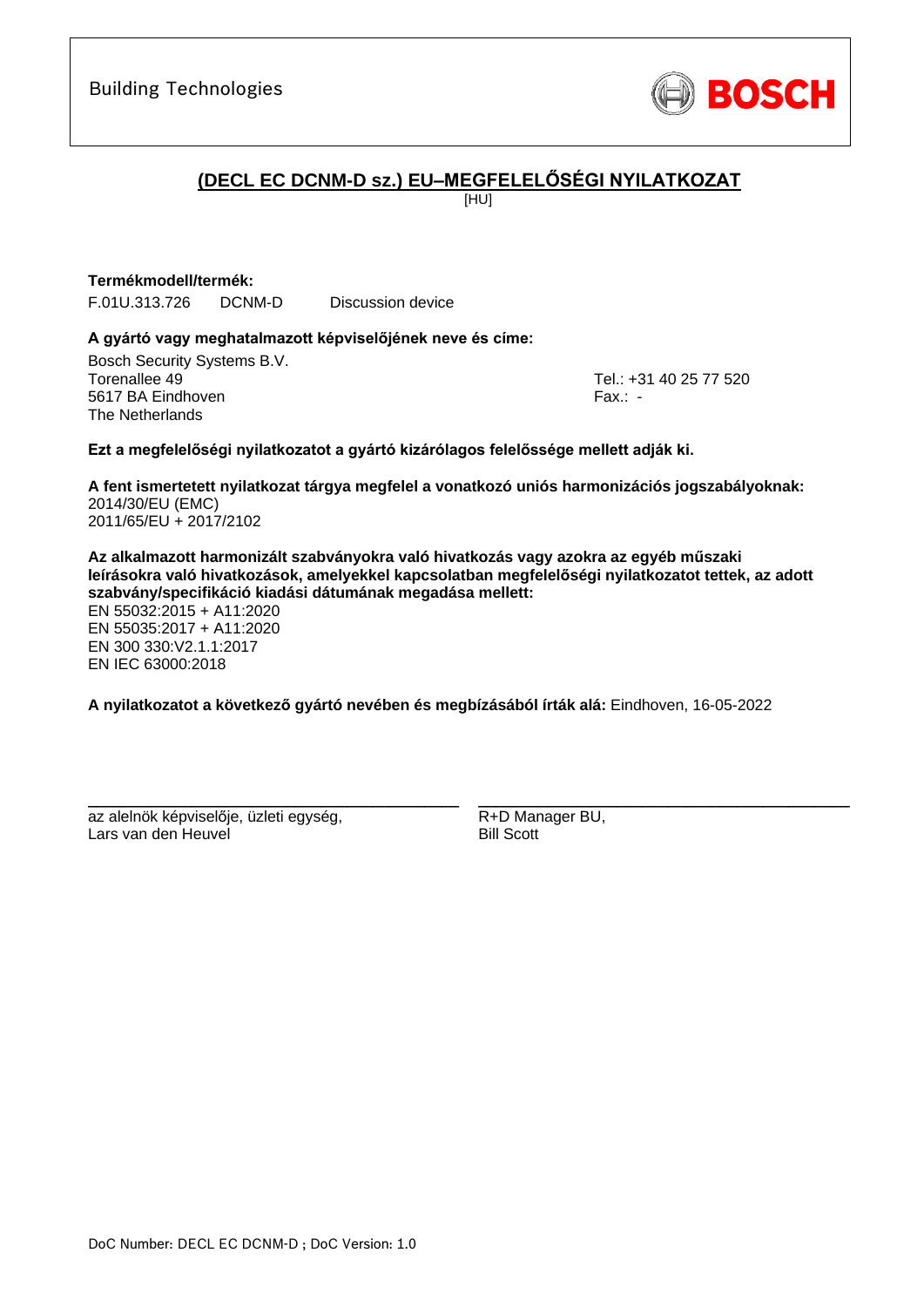

## **DIKJARAZZJONI TA' KONFORMITÀ TAL-UE (Nru: DECL EC DCNM-D)**

[MT]

**Il-prodott:** F.01U.313.726 DCNM-D Discussion device

#### **L-isem u l-indirizz tal-manifattur jew tar-rappreżentant awtorizzat tiegħu:**

Bosch Security Systems B.V. Torenallee 49 Tel.: [+31 40 25 77 520](#page-0-0) 5617 BA Eindhoven Faks.[: -](#page-0-1) Faks.: - Faks.: - Faks.: - Faks.: -The Netherlands

\_\_\_\_\_\_\_\_\_\_\_\_\_\_\_\_\_\_\_\_\_\_\_\_\_\_\_\_\_\_\_\_\_\_\_\_\_\_\_\_\_\_\_

#### **Din id-dikjarazzjoni ta' konformità tinħareg taħt ir-responsabbiltà unika tal-manifattur.**

**L-għan tad-dikjarazzjoni deskritt hawn fuq huwa konformi mal-leġislazzjoni ta' armonizzazzjoni rilevanti tal-Unjoni[:](#page-0-2)** [2014/30/EU \(EMC\)](#page-0-2) [2011/65/EU + 2017/2102](#page-0-2)

**Ir-referenzi għall-istandards armonizzati rilevanti li ntużaw, inkluża d-data tal-istandard, jew irreferenzi għall-ispeċifikazzjonijiet tekniċi l-oħra, inkluża d-data tal-ispeċifikazzjoni, li b'relazzjoni għalihom tkun qed tiġi ddikjarata l-konformità:**

EN 55032:2015 + A11:2020 EN 55035:2017 + A11:2020 EN 300 330:V2.1.1:2017 EN IEC 63000:201[8](#page-0-3)

**Iffirmat għal u f'isem:** Eindhoven, 16-05-2022

\_\_\_\_\_\_\_\_\_\_\_\_\_\_\_\_\_\_\_\_\_\_\_\_\_\_\_\_\_\_\_\_\_\_\_\_\_\_\_\_\_\_\_ rappreżentant tal-Viċi President tal-Unità tan-Negozju, Lars van den Heuvel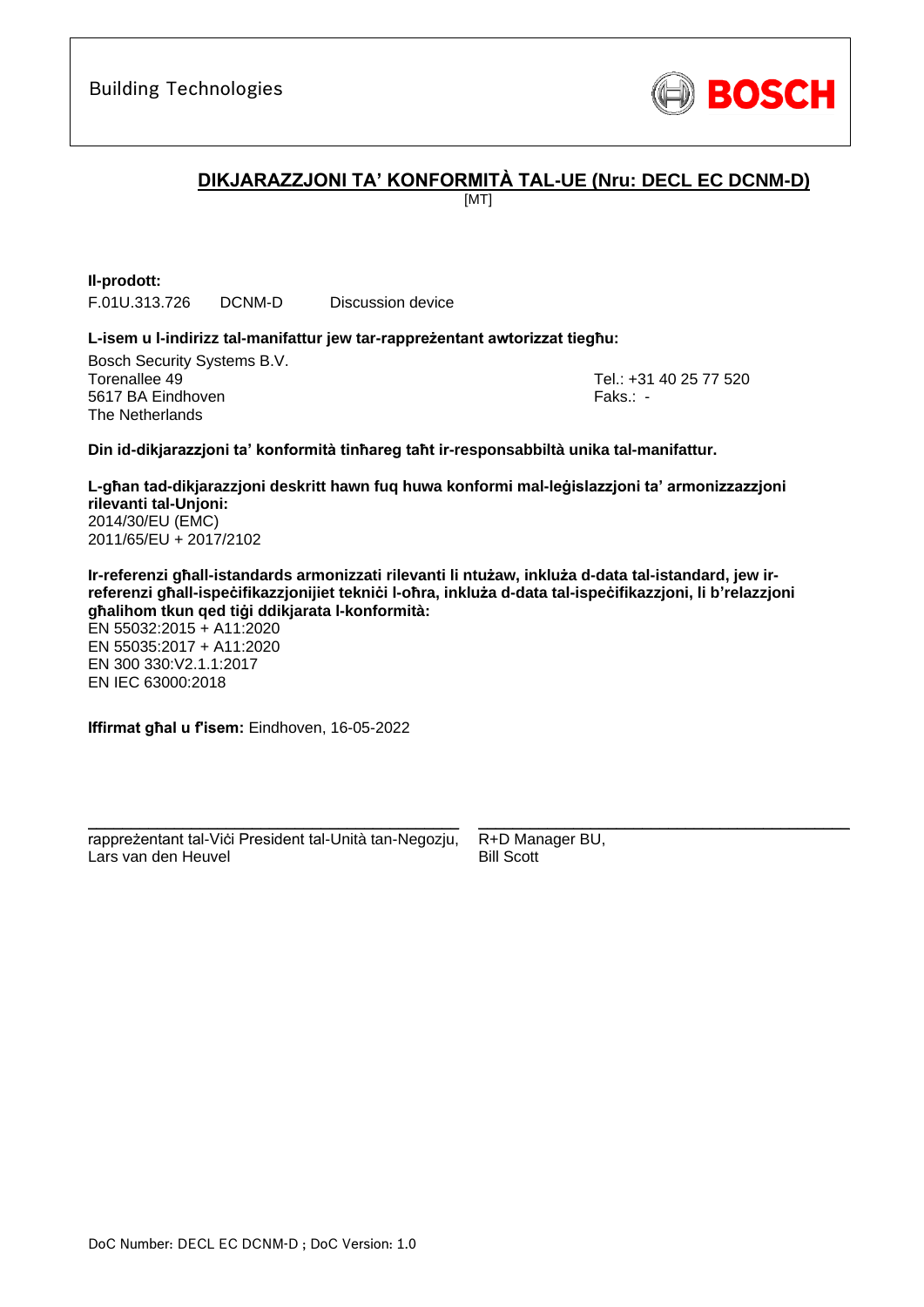

# **EU-CONFORMITEITSVERKLARING (Nr. DECL EC DCNM-D)**

[NL]

**Product:**

F.01U.313.726 DCNM-D Discussion device

### **Naam en adres van de fabrikant of zijn gemachtigde:**

Bosch Security Systems B.V. Torenallee 49 Tel.: [+31 40 25 77 520](#page-0-0) 5617 BA Eindhoven Fax.: [-](#page-0-1) The Netherlands

\_\_\_\_\_\_\_\_\_\_\_\_\_\_\_\_\_\_\_\_\_\_\_\_\_\_\_\_\_\_\_\_\_\_\_\_\_\_\_\_\_\_\_

#### **Deze conformiteitsverklaring wordt verstrekt onder volledige verantwoordelijkheid van de fabrikant.**

**Het hierboven beschreven voorwerp is in overeenstemming met de desbetreffende harmonisatiewetgeving van de Unie[:](#page-0-2)** [2014/30/EU \(EMC\)](#page-0-2) [2011/65/EU + 2017/2102](#page-0-2)

**Vermelding van de toegepaste relevante geharmoniseerde normen, met inbegrip van de datum van de norm, of van de andere technische specificaties, met inbegrip van de datum van de specificatie, waarop de conformiteitsverklaring betrekking heeft:**

EN 55032:2015 + A11:2020 EN 55035:2017 + A11:2020 EN 300 330:V2.1.1:2017 [E](#page-0-4)[N](#page-0-5) [I](#page-0-6)[E](#page-0-7)C 63000:201[8](#page-0-3)

**Ondertekend voor en namens:** Eindhoven, 16-05-2022

vertegenwoordiger van de vice-president Business Unit, Lars van den Heuvel

\_\_\_\_\_\_\_\_\_\_\_\_\_\_\_\_\_\_\_\_\_\_\_\_\_\_\_\_\_\_\_\_\_\_\_\_\_\_\_\_\_\_\_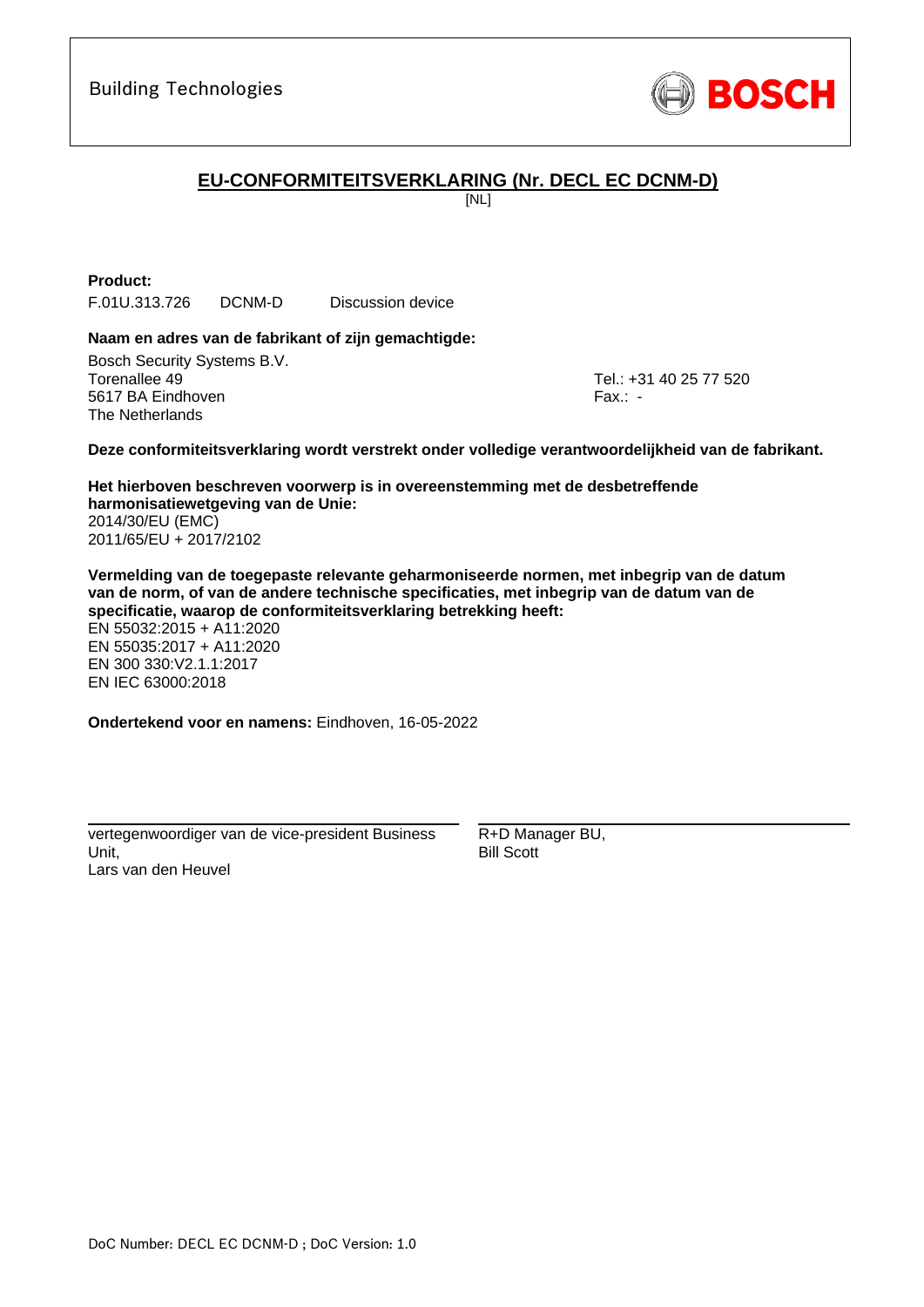

# **DEKLARACJA ZGODNOŚCI UE (nr: DECL EC DCNM-D)**

 $F$  $[PL]$ 

### **Model produktu/product:**

F.01U.313.726 DCNM-D Discussion device

### **Nazwa i adres producenta lub jego upoważnionego przedstawiciela:**

Bosch Security Systems B.V. Torenallee 49 Tel.: [+31 40 25 77 520](#page-0-0) 5617 BA Eindhoven Fax.: [-](#page-0-1) The Netherlands

\_\_\_\_\_\_\_\_\_\_\_\_\_\_\_\_\_\_\_\_\_\_\_\_\_\_\_\_\_\_\_\_\_\_\_\_\_\_\_\_\_\_\_

### **Niniejsza deklaracja zgodności wydana zostaje na wyłączną odpowiedzialność producenta.**

**Wymieniony powyżej przedmiot niniejszej deklaracji jest zgodny z odnośnymi wymaganiami unijnego prawodawstwa harmonizacyjnego[:](#page-0-2)** [2014/30/EU \(EMC\)](#page-0-2) [2011/65/EU + 2017/2102](#page-0-2)

**Odwołania do odnośnych norm zharmonizowanych, które zastosowano, wraz z datą normy, lub do innych specyfikacji technicznych, wraz z datą specyfikacji, w odniesieniu do których deklarowana jest zgodność:**

EN 55032:2015 + A11:2020 EN 55035:2017 + A11:2020 EN 300 330:V2.1.1:2017 [E](#page-0-4)[N](#page-0-5) [I](#page-0-6)[E](#page-0-7)C 63000:201[8](#page-0-3)

**Podpisano w imieniu:** Eindhoven, 16-05-2022

\_\_\_\_\_\_\_\_\_\_\_\_\_\_\_\_\_\_\_\_\_\_\_\_\_\_\_\_\_\_\_\_\_\_\_\_\_\_\_\_\_\_\_

przedstawiciel wiceprezesa działu, Lars van den Heuvel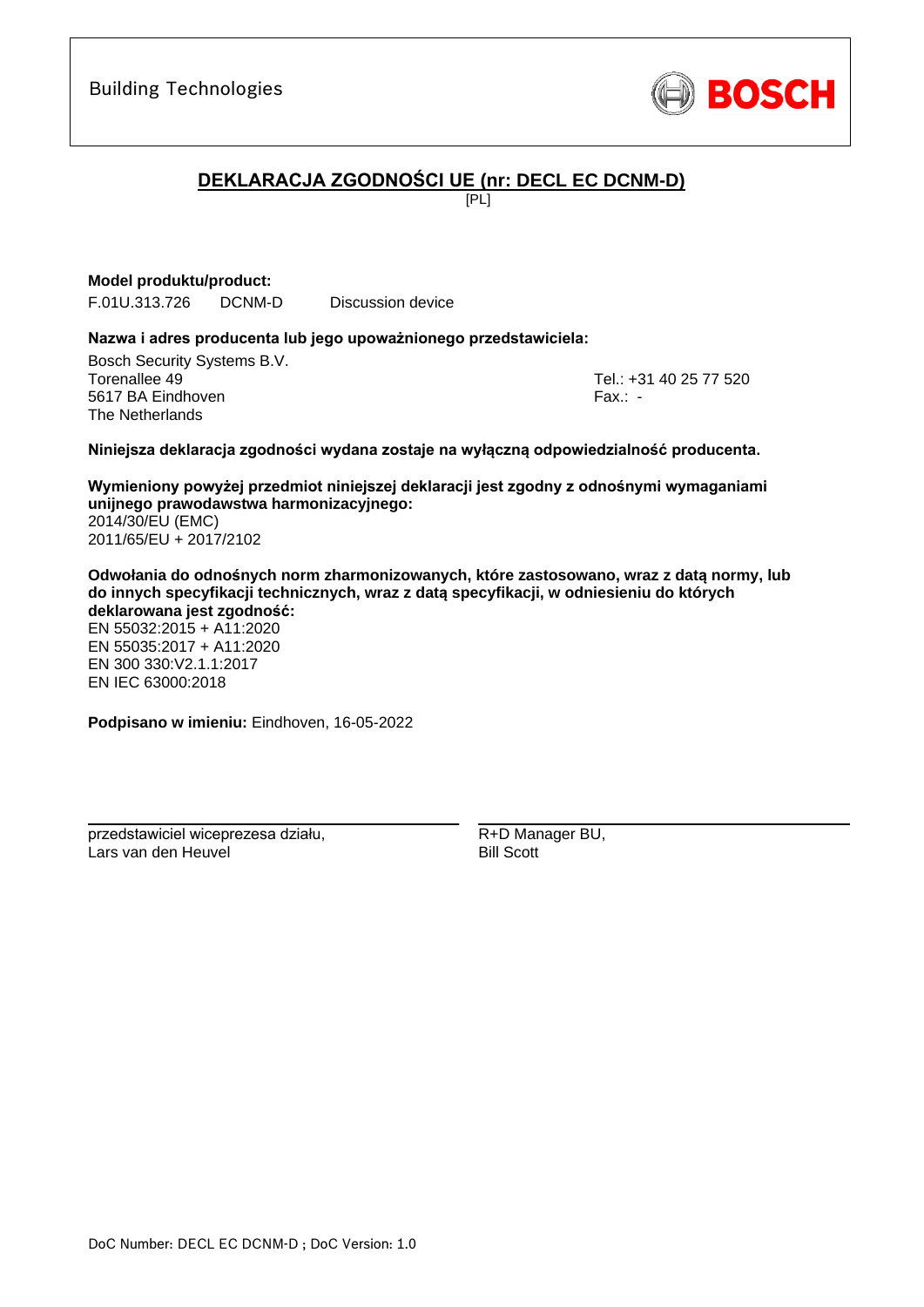# **DECLARAÇÃO UE DE CONFORMIDADE (N.º: DECL EC DCNM-D)**

[PT]

**Modelo do produto/produto:**

F.01U.313.726 DCNM-D Discussion device

### **Nome e endereço do fabricante ou do respetivo mandatário:**

Bosch Security Systems B.V. Torenallee 49 Tel.: [+31 40 25 77 520](#page-0-0) 5617 BA Eindhoven Fax.: [-](#page-0-1) The Netherlands

\_\_\_\_\_\_\_\_\_\_\_\_\_\_\_\_\_\_\_\_\_\_\_\_\_\_\_\_\_\_\_\_\_\_\_\_\_\_\_\_\_\_\_

#### **A presente declaração de conformidade é emitida sob a exclusiva responsabilidade do fabricante.**

**O objeto da declaração acima descrito está em conformidade com a legislação de harmonização da União aplicável[:](#page-0-2)** [2014/30/EU \(EMC\)](#page-0-2)

[2011/65/EU + 2017/2102](#page-0-2)

**Referências às normas harmonizadas aplicáveis utilizadas, incluindo a data da norma, ou às outras especificações técnicas, incluindo a data da especificação, em relação às quais é declarada a conformidade:**

EN 55032:2015 + A11:2020 EN 55035:2017 + A11:2020 EN 300 330:V2.1.1:2017 [E](#page-0-4)[N](#page-0-5) [I](#page-0-6)[E](#page-0-7)C 63000:201[8](#page-0-3)

**Assinado por e em nome de:** Eindhoven, 16-05-2022

\_\_\_\_\_\_\_\_\_\_\_\_\_\_\_\_\_\_\_\_\_\_\_\_\_\_\_\_\_\_\_\_\_\_\_\_\_\_\_\_\_\_\_

representante do vice-presidente da unidade de negócio, Lars van den Heuvel

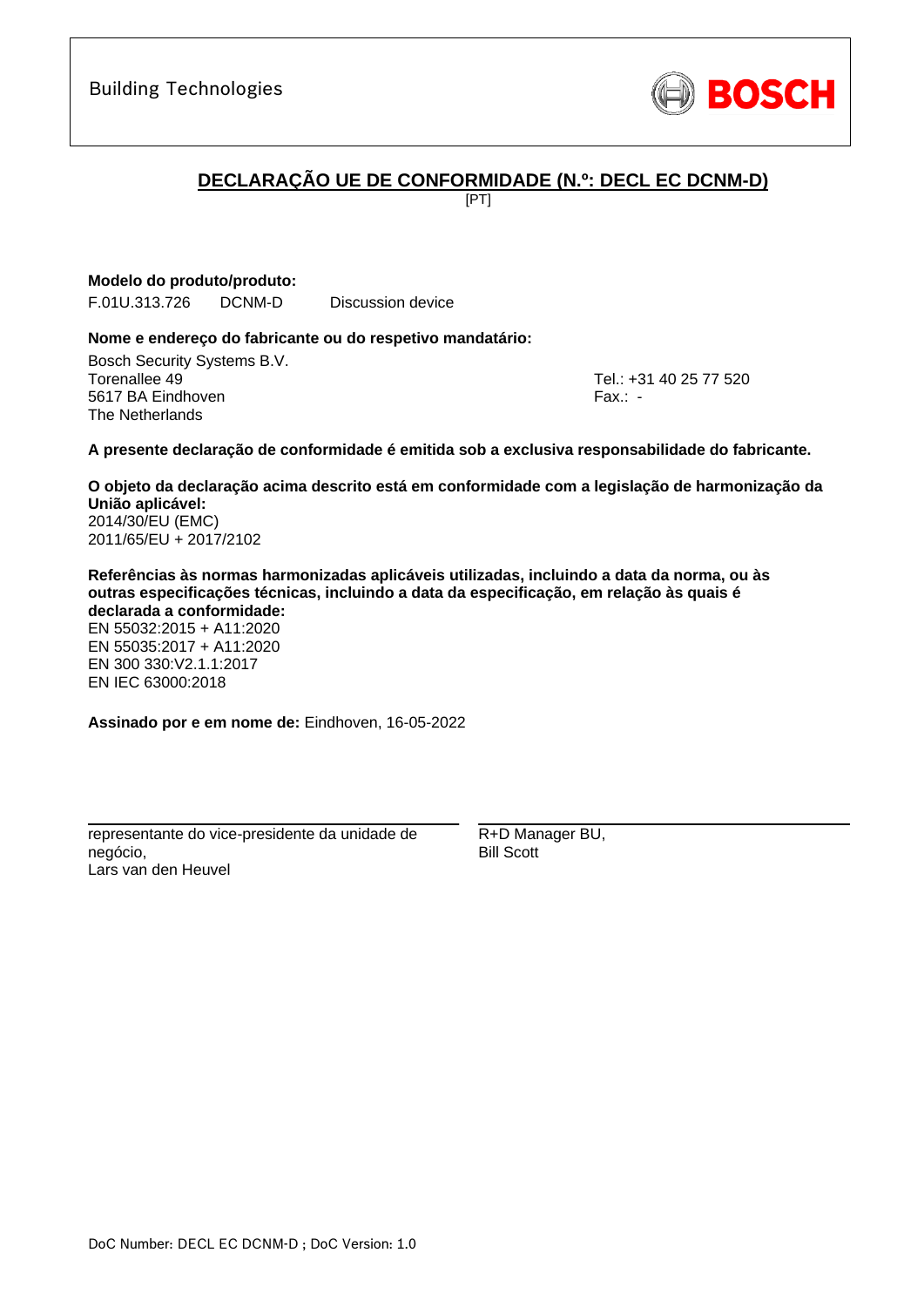

### **DECLARAȚIA UE DE CONFORMITATE (NR. DECL EC DCNM-D)**

[RO]

**Modelul de produs/produsul:**

F.01U.313.726 DCNM-D Discussion device

#### **Denumirea și adresa producătorului sau a reprezentantului său autorizat:**

Bosch Security Systems B.V. Torenallee 49 Tel.: [+31 40 25 77 520](#page-0-0) 5617 BA Eindhoven Fax.: [-](#page-0-1) The Netherlands

\_\_\_\_\_\_\_\_\_\_\_\_\_\_\_\_\_\_\_\_\_\_\_\_\_\_\_\_\_\_\_\_\_\_\_\_\_\_\_\_\_\_\_

#### **Prezenta declarație de conformitate este emisă pe răspunderea exclusivă a producătorului.**

**Obiectul declarației descris mai sus este în conformitate cu legislația relevantă de armonizare a Uniunii[:](#page-0-2)** [2014/30/EU \(EMC\)](#page-0-2)

[2011/65/EU + 2017/2102](#page-0-2)

**Trimiteri la standardele armonizate relevante folosite, inclusiv data standardului, sau trimiteri la celelalte specificații tehnice, inclusiv data specificațiilor, în legătură cu care se declară conformitatea:**

EN 55032:2015 + A11:2020 EN 55035:2017 + A11:2020 EN 300 330:V2.1.1:2017 [E](#page-0-4)[N](#page-0-5) [I](#page-0-6)[E](#page-0-7)C 63000:201[8](#page-0-3)

**Semnat pentru și în numele:** Eindhoven, 16-05-2022

\_\_\_\_\_\_\_\_\_\_\_\_\_\_\_\_\_\_\_\_\_\_\_\_\_\_\_\_\_\_\_\_\_\_\_\_\_\_\_\_\_\_\_

reprezentant al vicepreşedintelui companiei, Lars van den Heuvel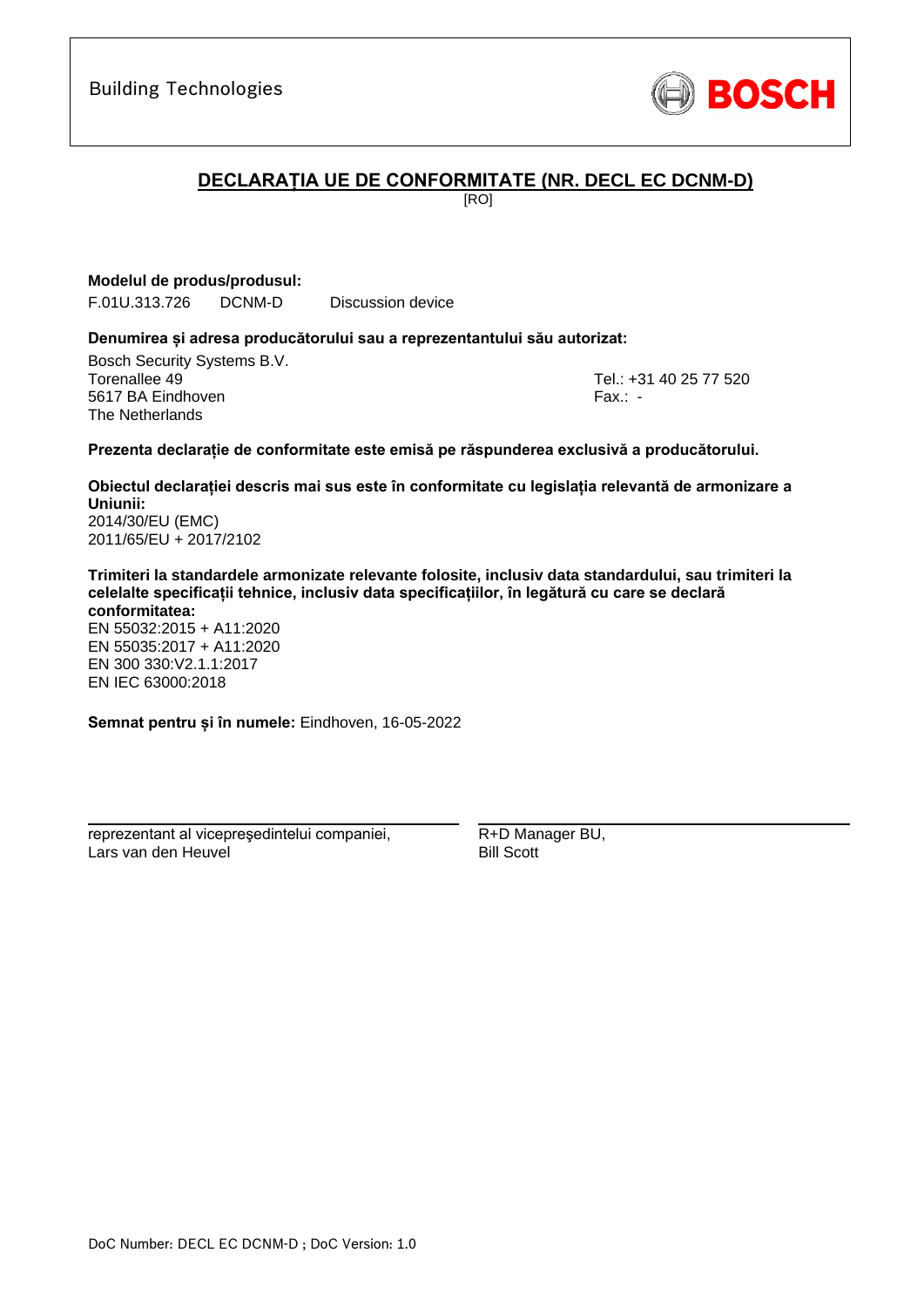

# **EÚ VYHLÁSENIE O ZHODE (č. DECL EC DCNM-D)**

**ISKI** 

**Typ výrobku/výrobok:** F.01U.313.726 DCNM-D Discussion device

### **Meno a adresa výrobcu alebo jeho splnomocneného zástupcu:**

Bosch Security Systems B.V. Torenallee 49 Tel.: [+31 40 25 77 520](#page-0-0) 5617 BA Eindhoven Fax.: [-](#page-0-1) The Netherlands

\_\_\_\_\_\_\_\_\_\_\_\_\_\_\_\_\_\_\_\_\_\_\_\_\_\_\_\_\_\_\_\_\_\_\_\_\_\_\_\_\_\_\_

### **Toto vyhlásenie o zhode sa vydáva na výhradnú zodpovednosť výrobcu.**

**Uvedený predmet vyhlásenia je v zhode s príslušnými harmonizačnými právnymi predpismi Únie[:](#page-0-2)** [2014/30/EU \(EMC\)](#page-0-2) [2011/65/EU + 2017/2102](#page-0-2)

**Odkazy na príslušné použité harmonizované normy vrátane dátumu normy alebo odkazy na iné technické špecifikácie vrátane dátumu špecifikácie, v súvislosti s ktorými sa zhoda vyhlasuje:**

EN 55032:2015 + A11:2020 EN 55035:2017 + A11:2020 EN 300 330:V2.1.1:[2](#page-0-8)[01](#page-0-9)7 EN IEC 63000:201[8](#page-0-3)

**Podpísané za a v mene:** Eindhoven, 16-05-2022

\_\_\_\_\_\_\_\_\_\_\_\_\_\_\_\_\_\_\_\_\_\_\_\_\_\_\_\_\_\_\_\_\_\_\_\_\_\_\_\_\_\_\_

zástupca viceprezidenta obchodnej jednotky, Lars van den Heuvel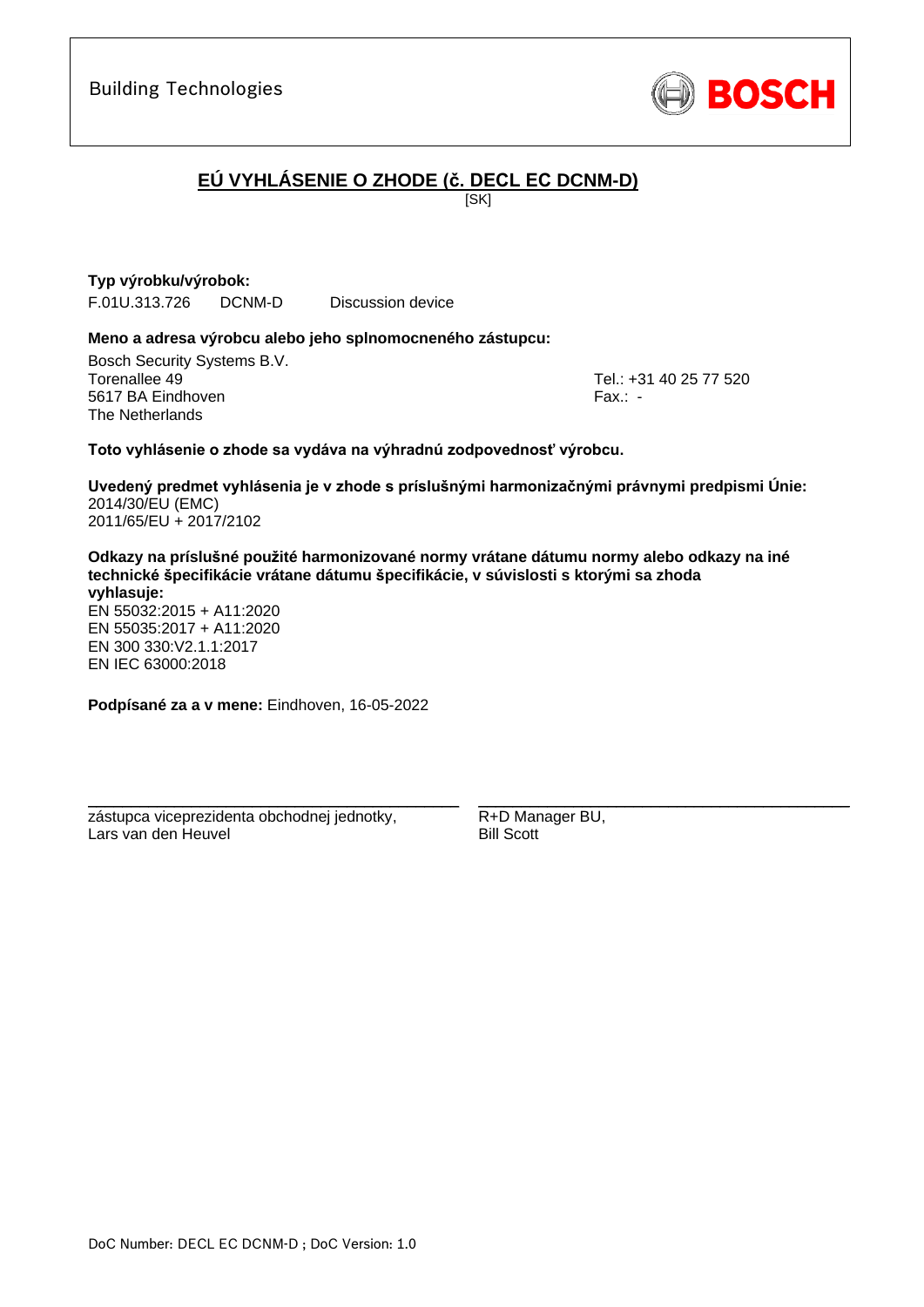

# **IZJAVA EU O SKLADNOSTI (št. DECL EC DCNM-D)**

[SL]

### **Model proizvoda/proizvod:**

F.01U.313.726 DCNM-D Discussion device

#### **Ime in naslov proizvajalca ali njegovega pooblaščenega zastopnika:**

Bosch Security Systems B.V. Torenallee 49 Tel.: [+31 40 25 77 520](#page-0-0) 5617 BA Eindhoven Fax.: [-](#page-0-1) The Netherlands

\_\_\_\_\_\_\_\_\_\_\_\_\_\_\_\_\_\_\_\_\_\_\_\_\_\_\_\_\_\_\_\_\_\_\_\_\_\_\_\_\_\_\_

#### **Ta izjava o skladnosti je izdana na lastno odgovornost proizvajalca.**

**Predmet navedene izjave je v skladu z ustrezno zakonodajo Unije o harmonizaciji[:](#page-0-2)** [2014/30/EU \(EMC\)](#page-0-2) [2011/65/EU + 2017/2102](#page-0-2)

**Sklicevanja na uporabljene harmonizirane standarde, vključno z datumom standarda, ali sklicevanja na druge tehnične specifikacije, vključno z datumom specifikacije, v zvezi s katerimi je skladnost deklarirana:**

EN 55032:2015 + A11:2020 EN 55035:2017 + A11:2020 EN 300 330:V2.1.1:[2](#page-0-8)[01](#page-0-9)7 EN IEC 63000:201[8](#page-0-3)

**Podpisano za in v imenu:** Eindhoven, 16-05-2022

\_\_\_\_\_\_\_\_\_\_\_\_\_\_\_\_\_\_\_\_\_\_\_\_\_\_\_\_\_\_\_\_\_\_\_\_\_\_\_\_\_\_\_

zastopnik podpredsednika poslovne enote, Lars van den Heuvel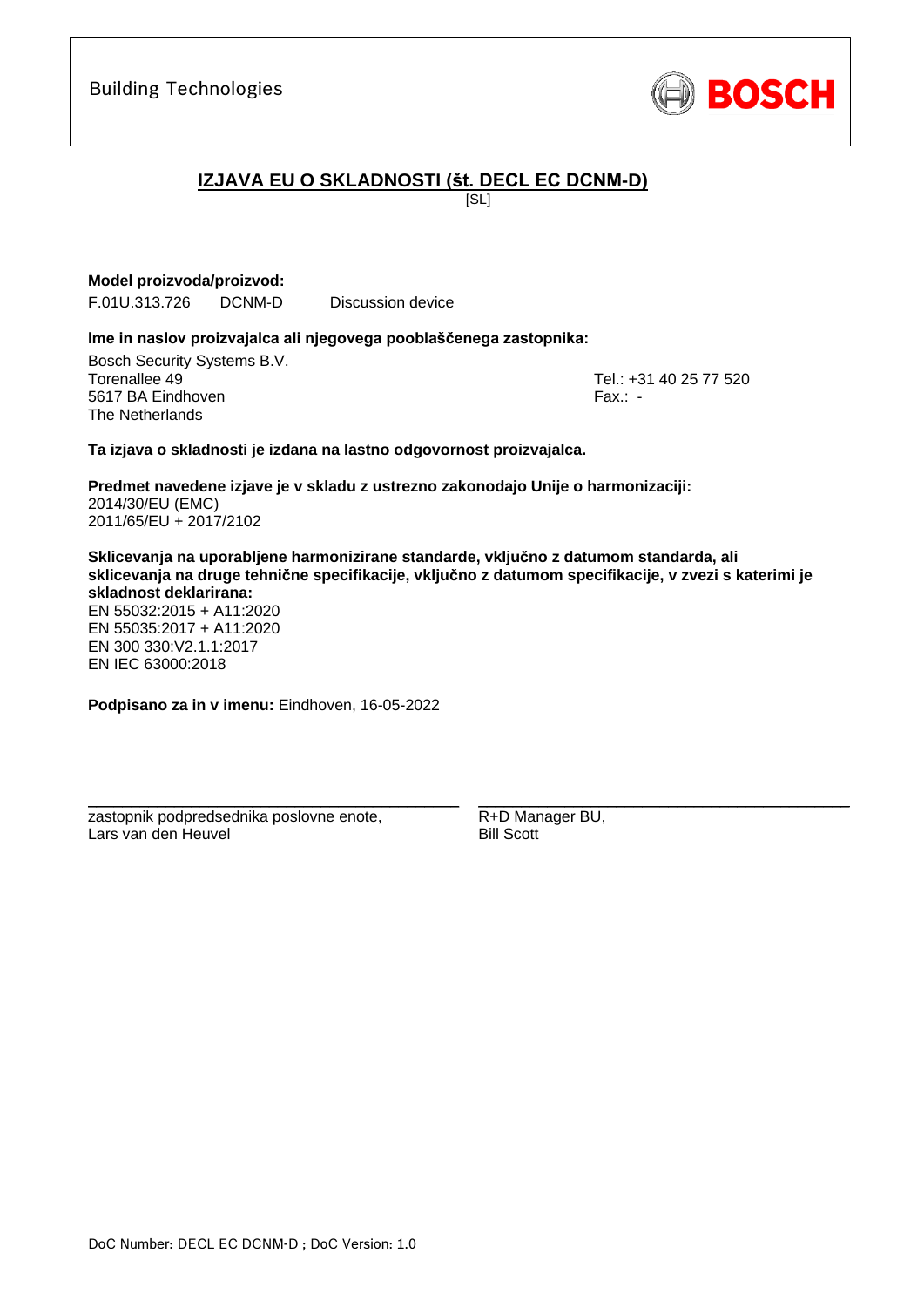

### **EU-VAATIMUSTENMUKAISUUSVAKUUTUS (N:o DECL EC DCNM-D)**

[FI]

### **Tuotemalli/tuote:**

F.01U.313.726 DCNM-D Discussion device

### **Valmistajan tai sen valtuutetun edustajan nimi ja osoite:**

Bosch Security Systems B.V. Torenallee 49 Tel.: [+31 40 25 77 520](#page-0-0) 5617 BA Eindhoven Fax.: [-](#page-0-1) The Netherlands

\_\_\_\_\_\_\_\_\_\_\_\_\_\_\_\_\_\_\_\_\_\_\_\_\_\_\_\_\_\_\_\_\_\_\_\_\_\_\_\_\_\_\_

#### **Tämä vaatimustenmukaisuusvakuutus on annettu valmistajan yksinomaisella vastuulla.**

**Edellä kuvattu vakuutuksen kohde on asiaa koskevan unionin yhdenmukaistamislainsäädännön vaatimusten mukainen[:](#page-0-2)** [2014/30/EU \(EMC\)](#page-0-2)

[2011/65/EU + 2017/2102](#page-0-2)

**Viittaus niihin asiaankuuluviin yhdenmukaistettuihin standardeihin, joita on käytetty, sekä kyseisten standardien hyväksymispäivä tai viittaus muihin teknisiin eritelmiin, joiden perusteella vaatimustenmukaisuusvakuutus on annettu, sekä kyseisten eritelmien hyväksymispäivä:**

EN 55032:2015 + A11:2020 EN 55035:2017 + A11:2020 EN 300 330:V2.1.1:2017 [E](#page-0-4)[N](#page-0-5) [I](#page-0-6)[E](#page-0-7)C 63000:201[8](#page-0-3)

**Seuraavan puolesta allekirjoittanut:** Eindhoven, 16-05-2022

varapääjohtajan edustaja Liiketoimintayksikkö, Lars van den Heuvel

\_\_\_\_\_\_\_\_\_\_\_\_\_\_\_\_\_\_\_\_\_\_\_\_\_\_\_\_\_\_\_\_\_\_\_\_\_\_\_\_\_\_\_